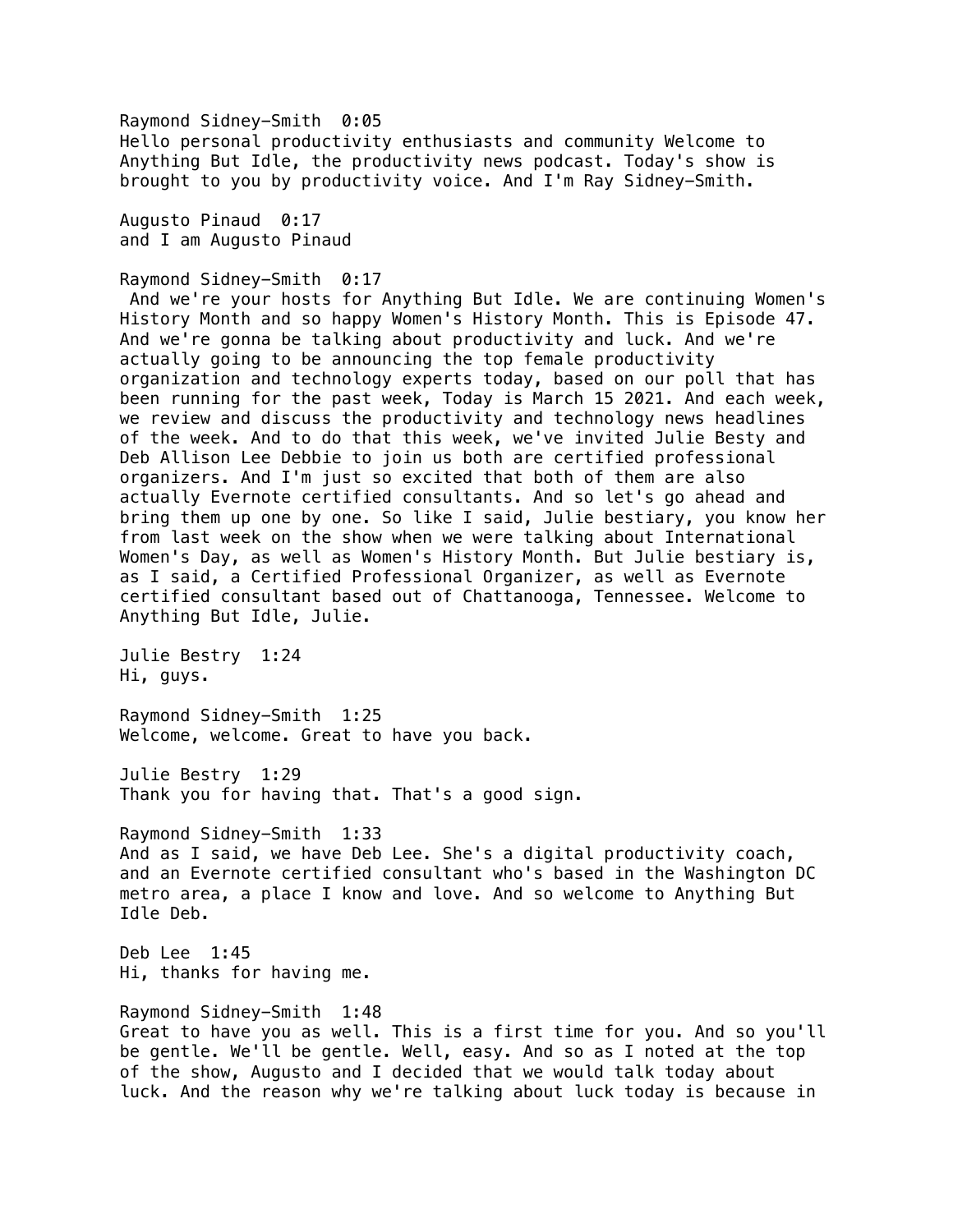just a couple days time, it will be March 17, which some people know colloquially as St. Patrick's Day. And as I am part Irish, my great grandmother was Irish, I always consider St. Patrick's day, a day when I am fully Irish, I am fully of Irish descent on on St. Patty's Day. And so I wanted to talk with you all about how luck really plays into personal productivity, how it plays into us all being productive. And so let's start off the conversation with that topic. How does luck factor into your own personal productivity?

### Deb Lee 2:41

Hmm, I think I. I don't think look factors in at all. whatsoever. I am, as really knows, pretty, pretty prepared about many things. I like having a plan, even if that plan has to change minutely, constantly, hopefully not. I really like having a set of guidelines. thing, I don't fall into things. Generally things don't fall into my lap. They I'm usually prepared. I'm preparing I am. I'm investigating, I'm discovering I'm trying, I'm testing, I don't think I allow luck to enter into the equation, maybe I should. But I tend to be the one that will over prepare, and then adjust as I go along. So for me personally, luck has nothing to do with it zero.

### Raymond Sidney-Smith 3:36

So I'll give I'll give a kind of different perspective on here, which is I think that I create my luck, which I think I'm saying the same thing you are, which is that I like to be prepared. Yeah, and and so I always say that I I make luck, possible. And by being prepared by doing all of those things, maybe luck is the thing that kind of pushes it over the threshold. But But I've I've done I've done the work, that luck has a better chance. It's like flipping, it's flipping the script on it. Right? I always want to make sure that I'm doing as much as I can to be prepared. And then kind of letting the universe decide at that point. Whether or not success is going to happen. Much of life really is at the end of the day left to chance. We don't actually have a lot of control over our world. And yet we tend to believe that we do and there are systems within systems that that determine much of the courses of our lives. And you know, I always joke you know, I was I was a preemie so as a as a preemie, I was born ahead of schedule, and that that stuck. I always wanted to be ahead of schedule. But you know, there's a reality factor that the luck of surviving as a premature child today has a lot to do with the technology, the medical technology of the prior, you know, hundreds of years. And maybe part in to the women's liberation movement. A lot of me being alive today has to do with all of that kind of before me, right. And we have to keep, we have to keep in mind that luck is is created, it's kind of generated from that perspective. And that's kind of where my mind comes in when it comes to thinking about luck. How about you, Julie?

Julie Bestry 5:23 Well, I hate I hate to disagree with Deb on anything, because I loved it.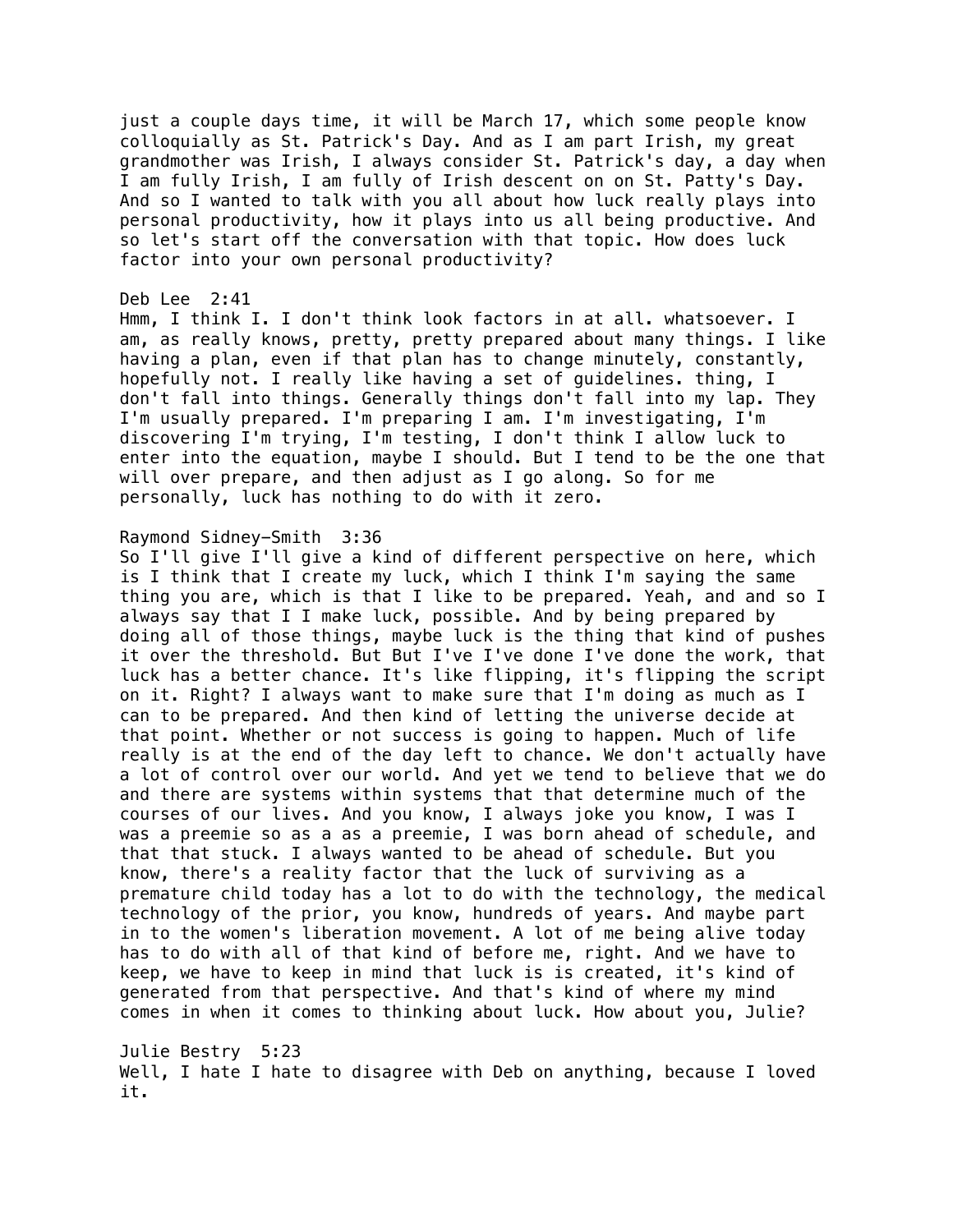Augusto Pinaud 5:29 But

### Julie Bestry 5:30

I think I agree with both of you. But I agree more with you. Right, I think that it's about systems, I think luck is, is situations, combined with preparation. So luck is very much determined by your socio economic status, it's determined by the fact that you were born in the late 20th, or even early 21st century versus, you know, the 19th, or the 18th. century, luck. Luck determines whether you are healthy in so many ways, so you have your circumstances, and then you have your preparation for it. I think for me, personally, so much of the, the situation, I have started with the luck of the luck of the circumstances of to whom I was born, my mother, before there was a title for it, my mother was a project manager, and I grew up watching her make lists and figure out, Okay, this is this needs to be done by this date. And it's going to take x number of days plus buffer time, and counting back. So when I was like three or four or five, I had a front row seat at domestic project management. And I think that that, for me was really lucky, because it helped create, how I viewed all of the ways that I was going to be productive. So I absolutely believe that the circumstances through which that we have no control over determine our luck. But how what how we take that forward is determined by our preparations, the things that we do in terms of like Deb said, being ultra prepared, because if you are ultra prepared for every eventuality, I would say in organizing organizing doesn't prevent a catastrophe necessarily, but it makes the catastrophe less catastrophic. So that's my thought on it.

### Augusto Pinaud 7:38

So I think we are all on the same page. For me, I love that Seneca quote that says Luke's lock is what happened when preparation meets opportunity. And I agree with you that the circumstances help. And but that doesn't mean that you cannot work with the circumstances good or bad, or that just make your path a little bit harder or a little bit longer or a little bit more challenging than others. But I think is that preparation, that consistent preparation, I said often that productivity is a gift you give to your future self. And I believe this preparation we are talking is that and yes looks help. Because you know, loving the event is coming to happen no matter what if we get a little abstract in here, and it's going to find who is ready for it? And is that preparation that is going to make you ready for it. So.

# Raymond Sidney-Smith 8:45

So I'm curious how you perceive luck in other people's worlds. So if we don't apply this to ourselves, all of us here, you know, on the panel tonight, see our clients see our customers see our loved ones experiencing the world potentially well, because they know what good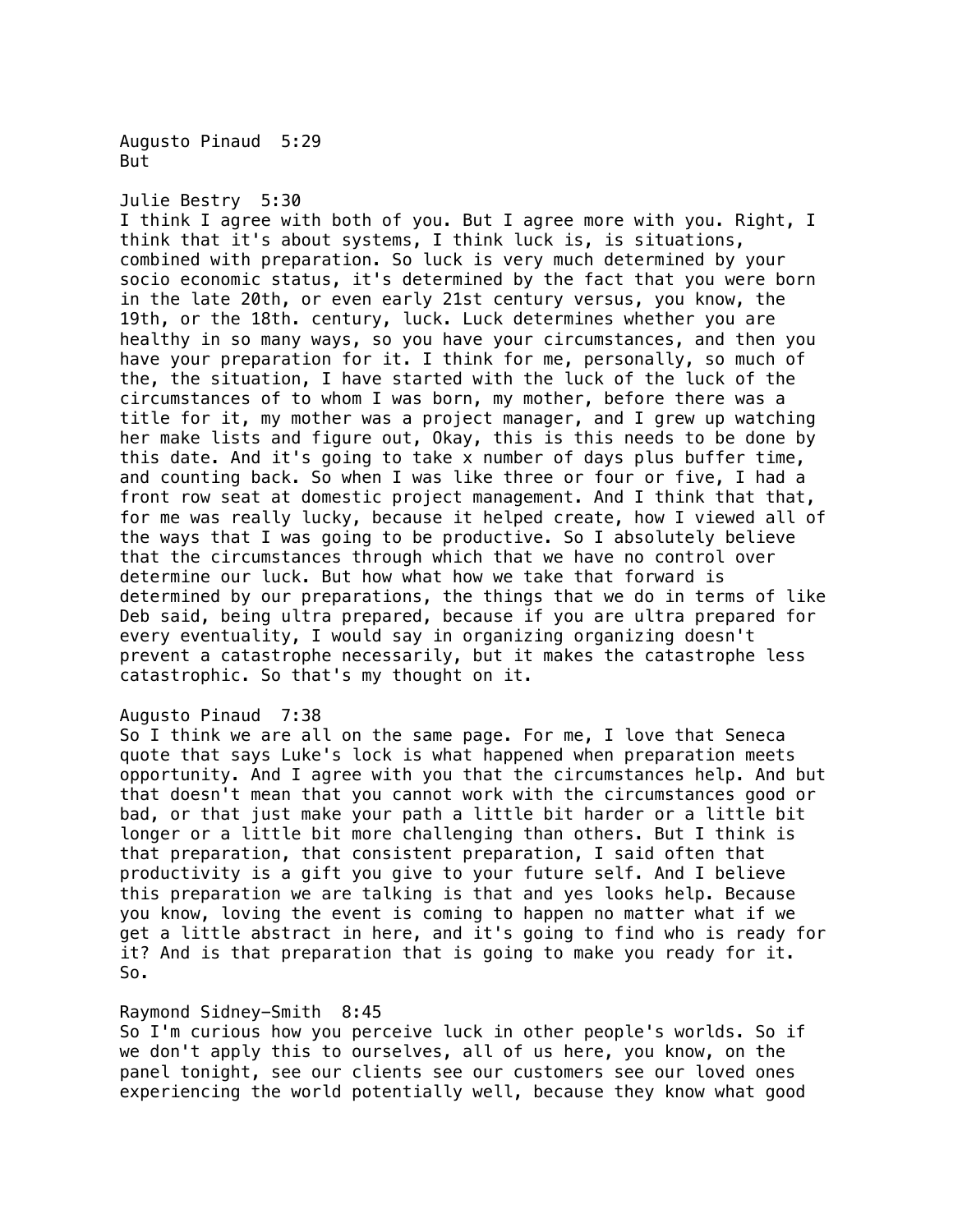preparation means. And maybe not so well, because they're either coming to us for help, because they have lacked that obstruction organization. How did they talk about and how do you help them deal with the concept of happenstance and the way in which they see you?

### Julie Bestry 9:25

I think it has a lot to do with anything. We talked about this a little, maybe maybe after, after the show last week about a fixed mindset versus a growth mindset. If you think that you have mastery or control over at least some element of your life, you are going to work harder to make changes. So I know people who have had, you know, you know, a lifelike job, just like be the set and be fallen with with all sorts of things that that nobody would want but because They still believe that they can, that they can make changes that they can move, move forward on their own, they may not be able to change the circumstance, but they may be able to work within that circumstance to find someone or something that's going to help move them forward. It's very powerful. And then there are other people, we see this with our clients, I'm sure dad would agree that, that there's that fixed mindset that I'm unlucky, bad things always happened to me, I can, I can't, you know, you know, I can't get better, nothing, nothing can help me. And that's, that's painful, because it's hard to help somebody who doesn't believe truly, that they can be helped, and be a little luckier.

# Deb Lee 10:47

Yeah, I would agree that there are some clients who feel that they've tried and tried. And each time that trying, has ended up in failing or failure. And they're not sure they're taking sort of that last stab at it, they call me or they call Julie, and they say you, you know, you're my last hope. You're it. And it is a bit defeatist, it's a little sad. Because we can change, it may take longer, it may take a really long time to affect those changes, but we can and sometimes those really incremental, small changes are what adds up to the bigger, better results, but it takes a while to sort of string them together at the right time. I, you know, I guess I struggle a little bit with the notion of luck and my perception of luck. It sounds sort of like you wait for it to find you. And I'm more of a, I want an opportunity to find me and I want to be ready for that opportunity. And I want my clients to be ready for that opportunity, whatever that might be, whether it's growing, or maybe not growing, but staying where they are, and just fine tuning and really polishing those systems and getting them right. So I, you know, I don't know that people see themselves as unlucky or lucky. But they do see themselves as having tried to not reach the mark that they were trying to reach falling short. And my job, hopefully is to help them see that they can indeed, you know, walk the path that they're trying to carve out and end up where they want to be perhaps it's more Securitas than they thought at first. But they can actually get there. So I'm hoping that we change their luck, dare I say, with the work that we do together?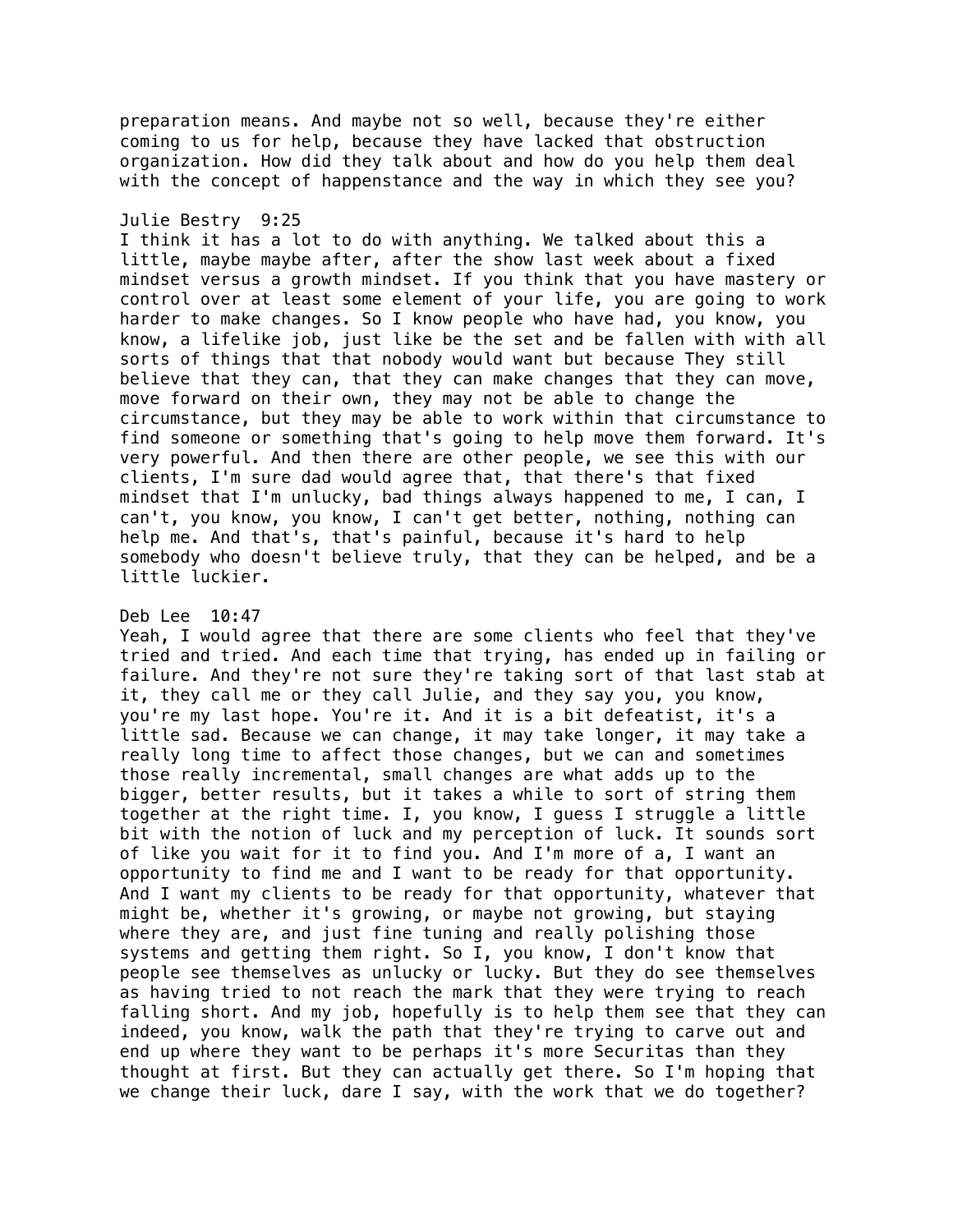Raymond Sidney-Smith 12:40 gradually,

# Julie Bestry 12:42

I wonder if luck is kind of like privilege that most people who have it don't see that they have it, there's that expression being born on third hitting a single and thinking you hit a home run. And so I think maybe a lot of people who haven't had advantages feel like they're unlucky. But I think even more people who have had a lot of advantages. Don't don't necessarily see it as luck or see privilege, something like that. I could be extending the metaphor a little too far. I

# Deb Lee 13:14

don't know why I do. I do see your point there, though. And oftentimes, you know, you know, we're looking for that thing that that magic wand, that thing that's going to turn things around and we don't realize it's right in front of us all along. We've always had it. We just didn't use it in the way that perhaps we needed to. So I I see where you're going. I think there's a distinction between luck and privilege. But perhaps there there are some intersection as well.

# Augusto Pinaud 13:38

Yeah. And I think it's also a perspective thing. You know, I I remember on on my first book, when he published there is somebody who left a review in Amazon saying, Well, obviously the author English is not his first language and I don't remember now who was a Russian writer. He quoted me but but but uh, you know, he was not excited. It was a really awesome Russian writer when I was jumping on my two star review. Somebody was asking me what up I say, look, look, there's hoping here. But what most people don't know is I was 26 when I moved to this country and I could not say May I use the restroom was not an option in my vocabulary. So for me, that review said so much on how much progress I think though things happen coming from a different country. I have here friends and people I know and even clients saying, well the discrimination and yes, the discrimination is there. Okay. There is no discussion about their existence. But also, when you are more sensible to eat, you also see it on more places than necessarily the actual places that They are on. Yes, there is, again, there is no discussion that exists. But also, sometimes some people are more sensible to it and see it really in places where may not have been that the intention of the of the other person, anything luck is similar in that sense, you know, and you things happen, and you can look them from the negative perspective, or you can look at maybe for a recent

# Raymond Sidney-Smith 15:30 what Deb was talking about? Yeah, so what that was talking about earlier reminded me of a research study that I had to go and find, to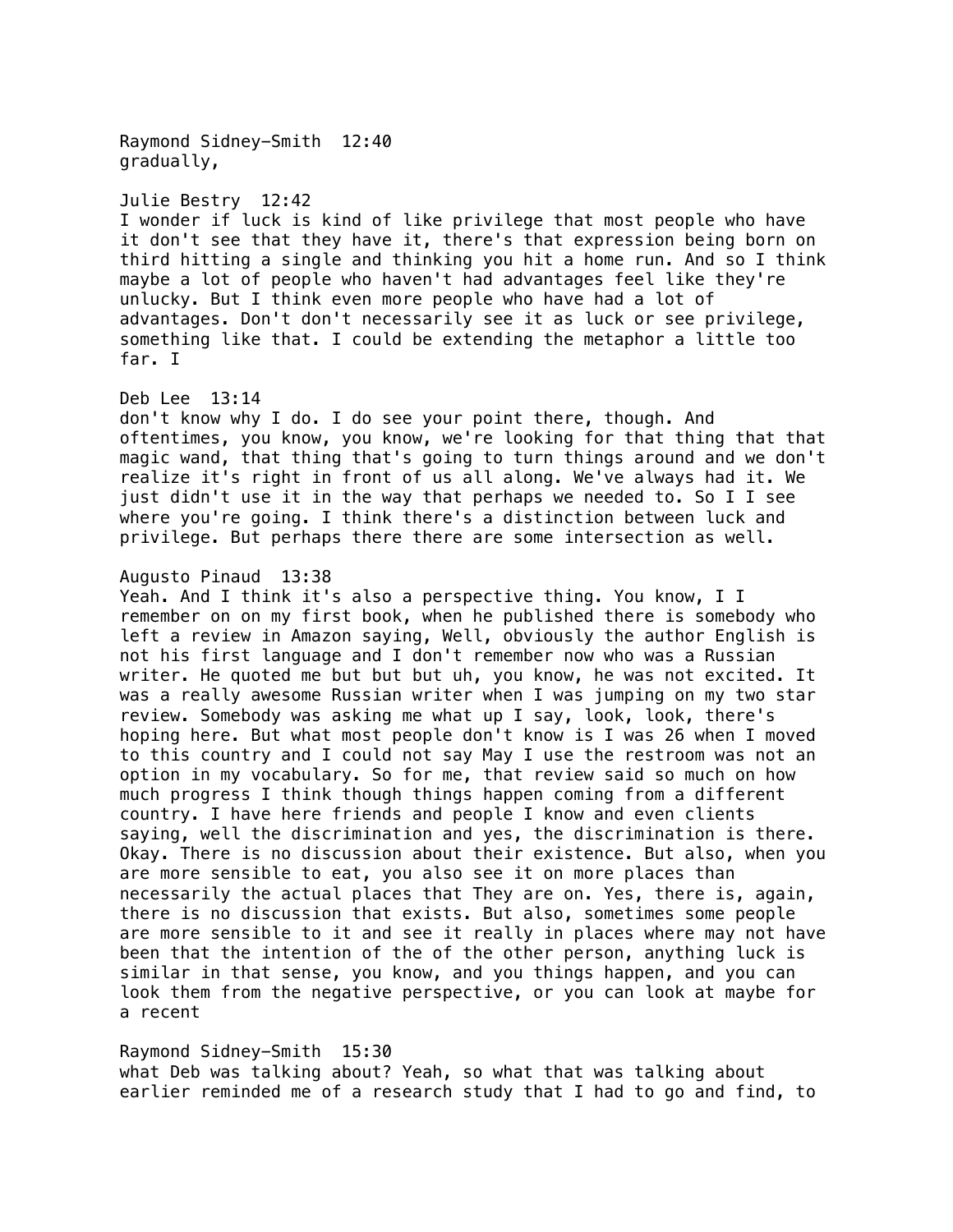talk about this, which is that there was a research experimental psychologist, Richard Wiseman, who actually did a study where he placed ads in the newspaper, and told people that they won money. And this ends up being an issue of self selection bias, that is people who are, who believe in luck, who feel more more optimistic about them, being able to find luck, of course, as you know, return the ad, right responded to the ad, by and large, and people who did not believe they were going to win, therefore, didn't respond to the ad. And this is probably a bit of discussion on optimism versus pessimism or otherwise, I think it's a little bit more nuanced than that, though, because those of us who like you, I believe that I have some level of control and can actually increase the level of control over the course of my life with small study interventions. And people who feel both out of control of their life, but also believe in luck, are willing to say play the lottery, they're willing to do those kinds of things. And that's totally fine. And then there are those who feel like they are lack control, but are pessimists, and therefore will not respond to those things. So there is this much more nuanced perspective, on on the on the one hand, what I think about this as like, a general mechanism is that life is suffering. If you are thinking about it from the Buddhist perspective, right? We, there there is this understanding of that, and at the same time, we can lean in to the positive, we can lean into the productive, we can look at the bright side of things, not because we're delusional, in the classic psychological definition, but that we can delude ourselves pleasantly into just thinking the best of people, we can also believe the best that will happen. And by virtue of doing that, with preparation, we can actually increase the chance that we're going to have positive outcomes. And so I think we can, I think we can create our own luck in that way. If I'm, if I'm so bold to say that, but at the same time, I think that even if you strike out the first 50 times, a sense of optimism allows you to be able to pick yourself back up off the ground, and go up with that that's the first time and that may be when you hit the Grand Slam, right. And as someone who is not very good with sports analogies, I am going to I'm going to go ahead and hope that my analogy was good for everybody.

#### Julie Bestry 18:07

So that's two baseball analogies to baseball metaphors. In the course of maybe five minutes from two people who pay no attention to sports. I think that's pretty good.

#### Raymond Sidney-Smith 18:16

Well, you know what, I was a huge baseball fan. When I was a kid. The baseball cards in the whole nine yards, my brother and I just collected every baseball card that was out there. He kept it up. I picked up reading and baseball and sports fell away. I just felt like I was far more engaged in as Cousteau was noting earlier, probably Nabokov and dusty offski and, and so and so forth. I was far more interested in those words than I were in people hitting balls over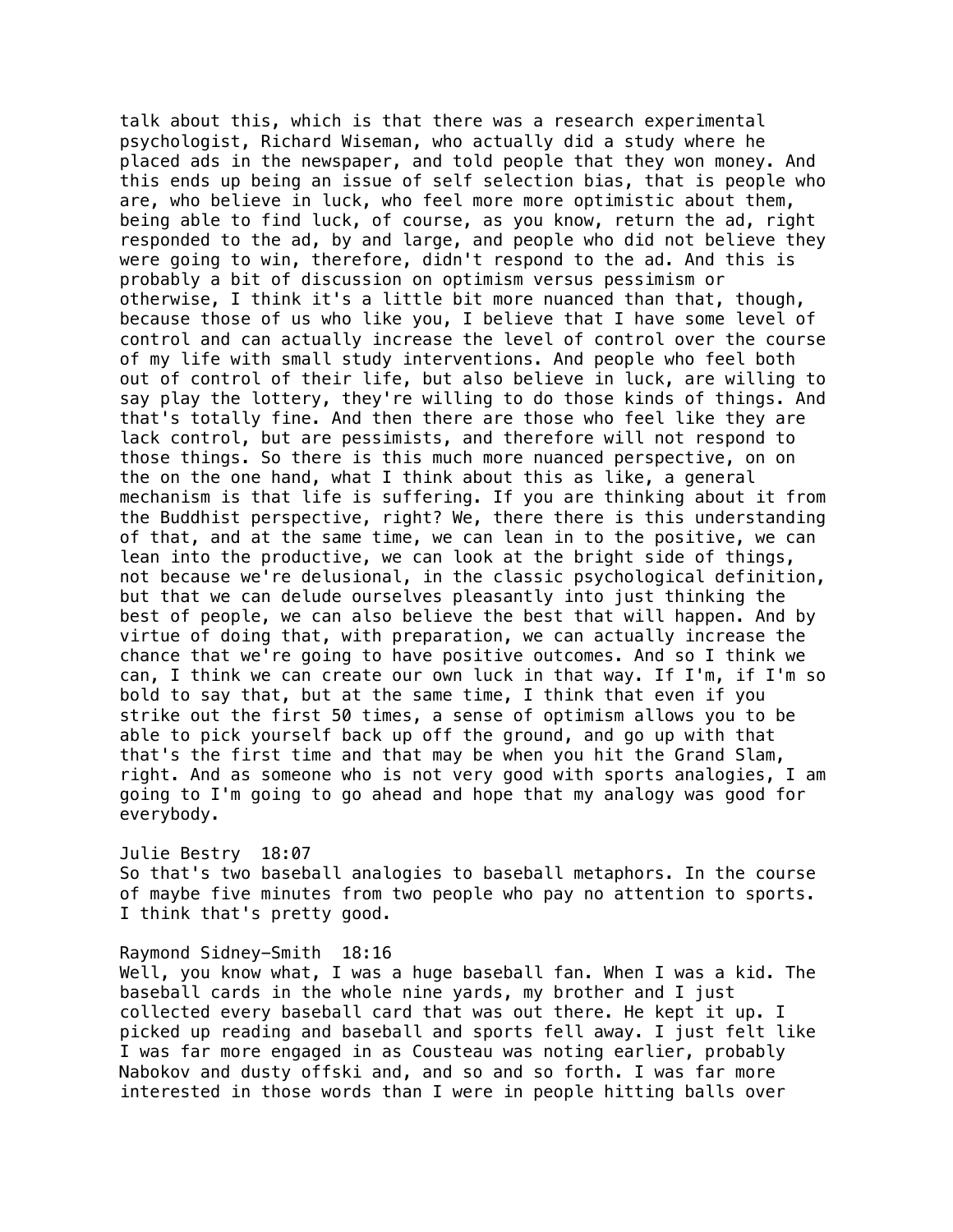fences.

Deb Lee 18:45 So then would would the luck be on that 51st try standing in the right position links angled perfectly right stands holding the bat at the braid angle, your hand eye coordination being on point in that moment that the ball heads towards you and you strike it and that is that luck? Would that be luck? Or would all those other things be preparation for that moment? When it actually does happen? you've practiced and tried 50 times before? And now it's your time or is it luck? Because if everything lining up the way it should?

# Julie Bestry 19:28

Either or? I'm curious. I mean, if you had parents who never took you to the the ballpark Park and never had the games on and didn't buy you the cleats and then didn't throw a ball with you in the backyard. I mean, that's the that's the part that's not in your control. So right now, if you didn't have any of those things, and you still kept going at it and the 51st try, then you could say, yeah, there's not a lot of luck there. That's all talent and perseverance. But I think I think for most things, it's probably that combination of lucky circumstance. And, and perseverance

Deb Lee 20:15

where you could be putting yourself in this circumstance, like putting yourself in a position that would be beneficial to you at some point. I'm not trying to be antagonistic, I just sort of I'm, yeah, so I'll leave it at that.

Augusto Pinaud 20:33

That person who, who came into the 51 time, yes, it's true is perseverance, what got them to that 51 time, but it could be 51 or 67. It's look that it was 51. And the only reason this person is experiencing that look, is because they had that other elements, it's not that that person is luckier, it is that that person had a lot more personalized than the other one who may have quit at 50.

Julie Bestry 21:05 I think this is the most philosophical episode of Anything But Idle that I've ever watched.

### Raymond Sidney-Smith 21:13

Think I think it's a yes. And I think you're all right, in some way, shape or form, there going to be circumstances where, you know, I, you could, you could step out into the street and find \$100 bill on on on the ground. And that could be considered luck. But you could also dedicate your time and world to doing something. And if you didn't do that, it's not like you're going to show up to a marathon and win it. You need to practice to some extent in order to be able to get even to the starting line, and, and even plan to place. So there are these two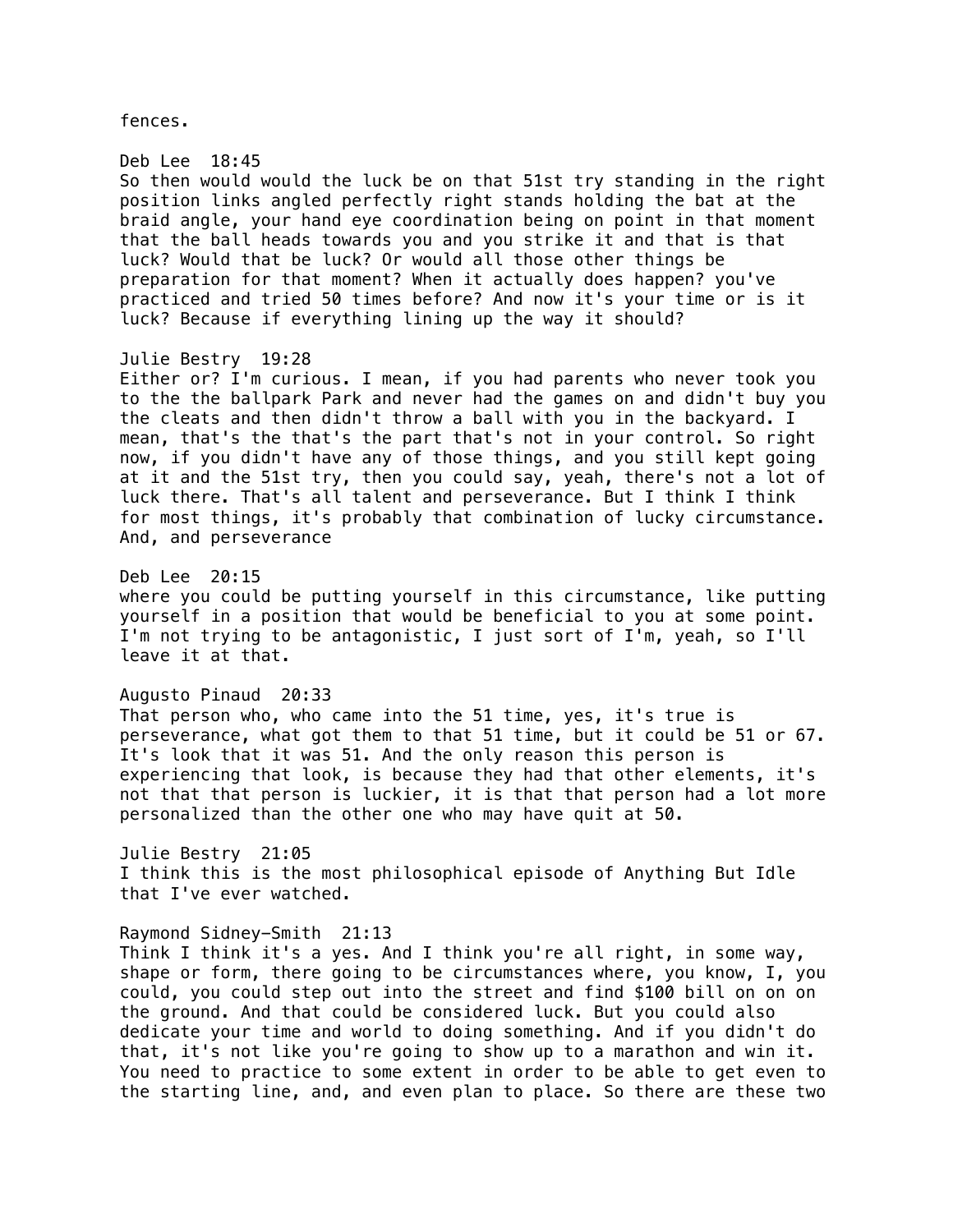different competing elements here where there's some parts of your life where you could just have random luck, you know, and that can be a part of it, or random chance that can provide you with what you perceive as luck. And then there are things where you need to prepare and you can, you can perceive the situation as being unlucky if you lose and give up. But you can also perceive the situation as you having luck, eventually, and working toward it. And as we're always focused on productivity, I'm focused on what are the things that are going to help motivate someone to do more, be more and continually want to be better. And so I'm always looking for those little edge pieces. And I think that we can all lean into being a little delusional, toward happiness, a little delusional, toward being lucky. And we're all going to be better off for it. And so thank you all for this wonderful opening conversation. We're just getting started. We have so much more to talk about today. And because Did you have a little thing that you wanted to add? I

Augusto Pinaud 22:43 think it's important that I leave the disclaimer here for for our panelists, our people. Listen, if you guys see me running, and I pass you around, there is something following us. I don't do that naturally, please run faster. Something is

Julie Bestry 22:59 not training for a marathon. If we see you running, we should never, you should

Augusto Pinaud 23:04 be no longer for me ever.

Julie Bestry 23:07 You see me following the ice cream truck

Augusto Pinaud 23:10 that I may do.

Deb Lee 23:12 running after coffee. So yeah,

Augusto Pinaud 23:15 you're here.

### Raymond Sidney-Smith 23:18

So this week, what we thought we would do is instead of our normal news, like we normally do, and in deference to our topic, and the goal of being able to cover news that was timely and relevant, we thought it's Women's History Month, we are looking at all of the various panelists that all the various experts in in productivity, organization and technology. And so what it used to when I did was we actually looked at all the various folks who were included in the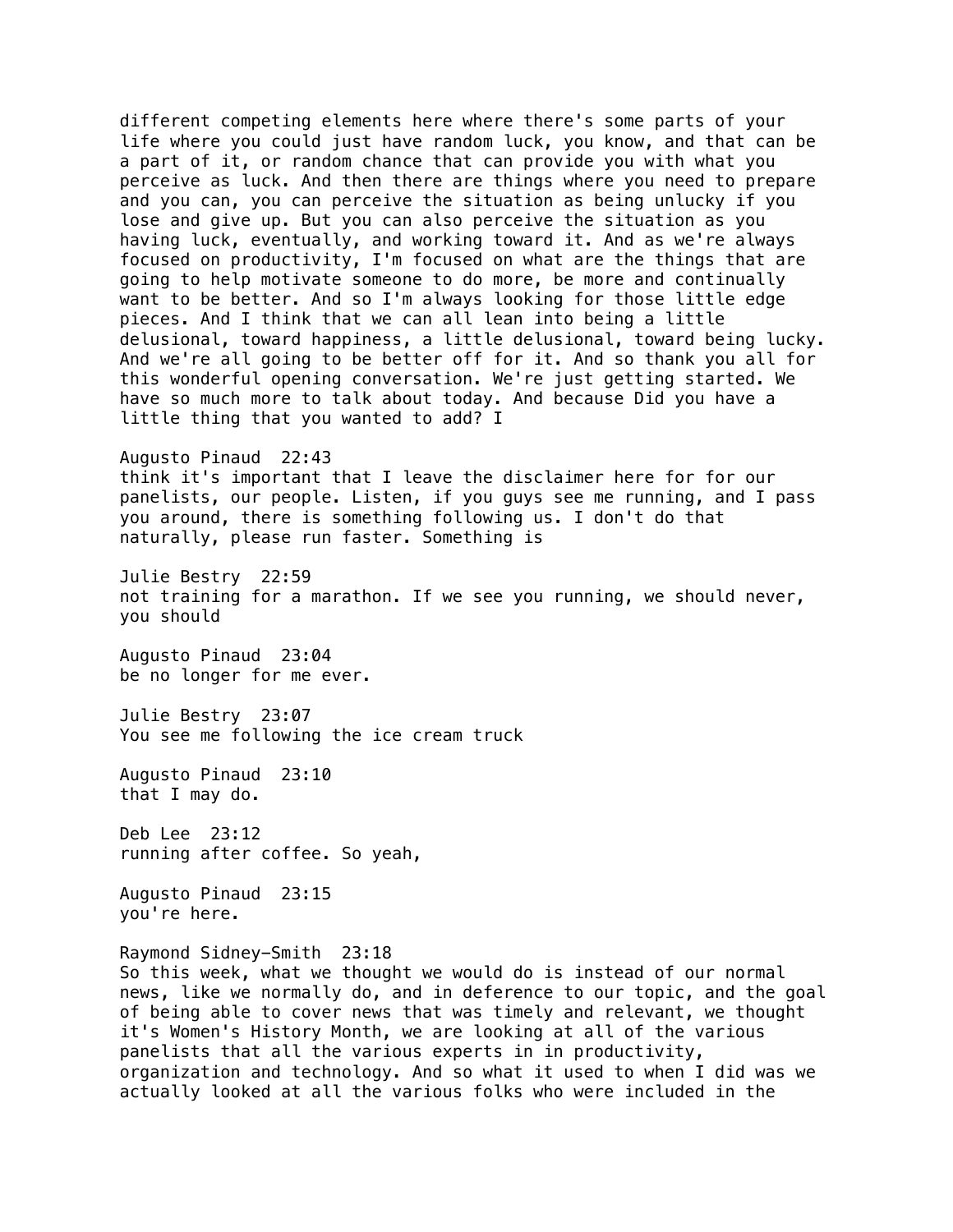list, and we look to find stories that they have recently put out. And so tonight's episode, today's episode is going to be all stuff from those who were nominees in the list. And so before we get to the quote unquote winners, everybody's a winner tonight on the list, but for those of you for those who were on a nominated on the list, we thought we would go through the articles and cover some of those pieces. And so Augusto, do you want to kick us off with our first item?

### Augusto Pinaud 24:24

Of course, except that I lost my tab. So the first the first article that we have to do in June sorry. Okay, my links are failing on me. It's an article from realtor.com called the insider secret for organizing on your overflying book collection and it's talking about Barbara help. I'm going to miss Barnhill Barbara, lady, thank you very much and it's Quoting her and talking, and it was funny because Julie said, Oh, we can also use this one I was too late for to permit to change it. But, but I, as a person who used to have books, I don't have books anymore, I have digitized my life because we have moved 617 times in the last 18 years. So the first time we move, I discovered that there was no data, we need much money, so we can carry those books. So my life has started going from carrying a lot of books to, to go digital. But I used to have a lot of books. And I really went when I there is a picture on the article for the people who is listening. And please go and click on the link that talks about organize the books into colors. And I'm going to go to the most non deep version of this. But I need to admit that when I saw that picture, I said, Oh, I made books, the Kindle. So for the Amazon, people who should be listening to us, we need to get some better way to organize our Kindle books into that way. But it actually talks about the article talks about different ways to organize the books, you know, leftovers using the decor or having an offline shelf, I now have so many little books that I can use a couple of those and and have them I think are our biggest number of books at this time in our house are our cooking books, because it's what my wife is still like to have. Everything else I think is digital, but maybe someday somebody will make a cheapest screen that I can put on the walls, and it will reflect the back of my Kindle books.

### Raymond Sidney-Smith 26:56

Well, I'm gonna I'm gonna probably I'm gonna just poke in just to say that I adore Barbara, she is She is such a lovely person, I'm going to disagree with her. And that is to say that she talks about the idea of books being there. She said they said it says Get rid of, Oh, she actually didn't say that. I'm sorry, Barbara, you're you're you're off the hook. She said the first step is in decluttering books is determine how much space you're willing to a lot to books to decide whether to keep a book, ask yourself, what's the worst thing that would happen if I got rid of this book and then wanted it? And if you can live with your answer, donate or toss it, what I what I read quickly in in preparation for today was the the next person who I'm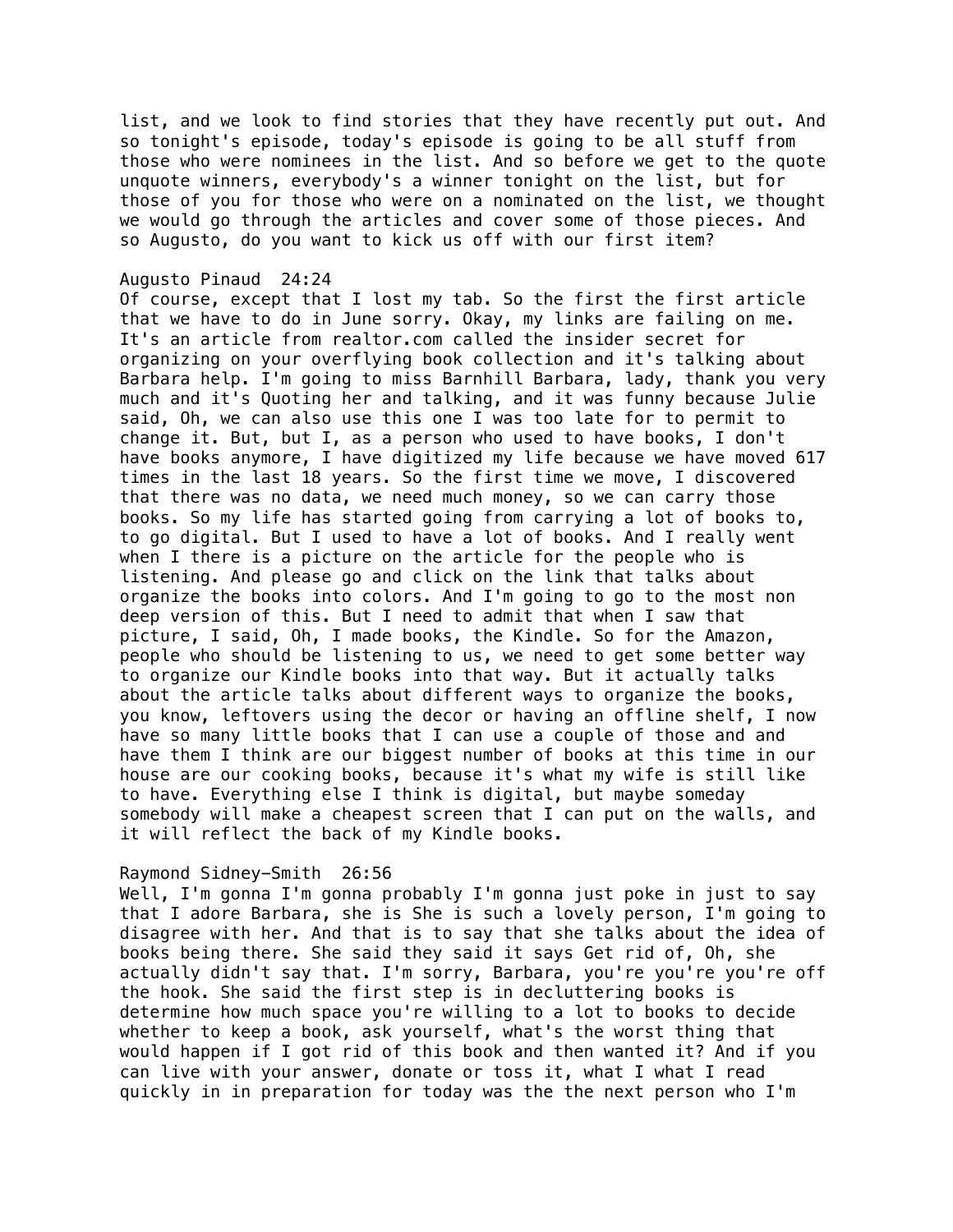not gonna name her, but but she said, while some books might be obvious keepers, you'll you'll likely end up with a good site, a good size pile of books that she calls maybes, basically getting rid of ugly or old books. And I take personal insult to the idea that there are such a thing as an ugly or old book, there's no such thing in my world, I will keep every book I own until the day I pass from this earth. I love my books and and let them you know, they always say like, Oh, you know, there's people who are, who have difficulty with, you know, disorganization and clutter, and so on so forth. And you know, like, somehow they're going to harm themselves by books falling on them and you know, being harmed and injured and dying. That would be a noble way for me to go for. If If I die from the weight of books crushing me to death that will be that will be the way I want to go in life if if I have to die a horrible death. So

### Julie Bestry 28:31

right, I did the same thing that you did when I first opened the article, I was just sort of skimming along and when I got to get rid of ugly or old books I'm like, ever said that? No, that's not possible. But she did say in the first part where she's quoted something that she's very famous for saying clutter is postponed decisions. And she says it's true of book clutter as well. And I think we very rarely think of book clutter when we think about clutter. Because for the same reason you and I don't believe that there are ugly or old books that you can get rid of. Because books are not about aesthetics. We don't keep books because they look good on the shelf. We keep books because books are our friends, books, books are our connections to all the other worlds real and fantastical that we haven't visited. But Barbara does make this great notion that the first step to decluttering books if we're willing to acknowledge it. Okay, that textbook for math from like, sophomore year of high school, that might be something that that we can let go of. And the first step is you have to decide to look at your books and be willing to make these choices and say, okay, what's the worst thing that she says? What's the worst thing that could happen if I didn't have this book? And I guarantee you if I didn't have my math book from sophomore year of high school, which I do not, life goes on and just fine.

Raymond Sidney-Smith 29:58 Agreed.

Deb Lee 29:59

Yeah, I Don't think all the books are old books, I think they have character. I, they may have notches and torn pages, but that that means you've been reading them and picking them up and soaking in all that goodness, whatever that might be. Unfortunately, books don't love me because when I start reading them, I start to fall asleep. Like the real hard like, two pages in and I'm done. So I have to listen to books now. But I still have a collection that I love picking up and I'll read a page because that's as far as I can get without falling on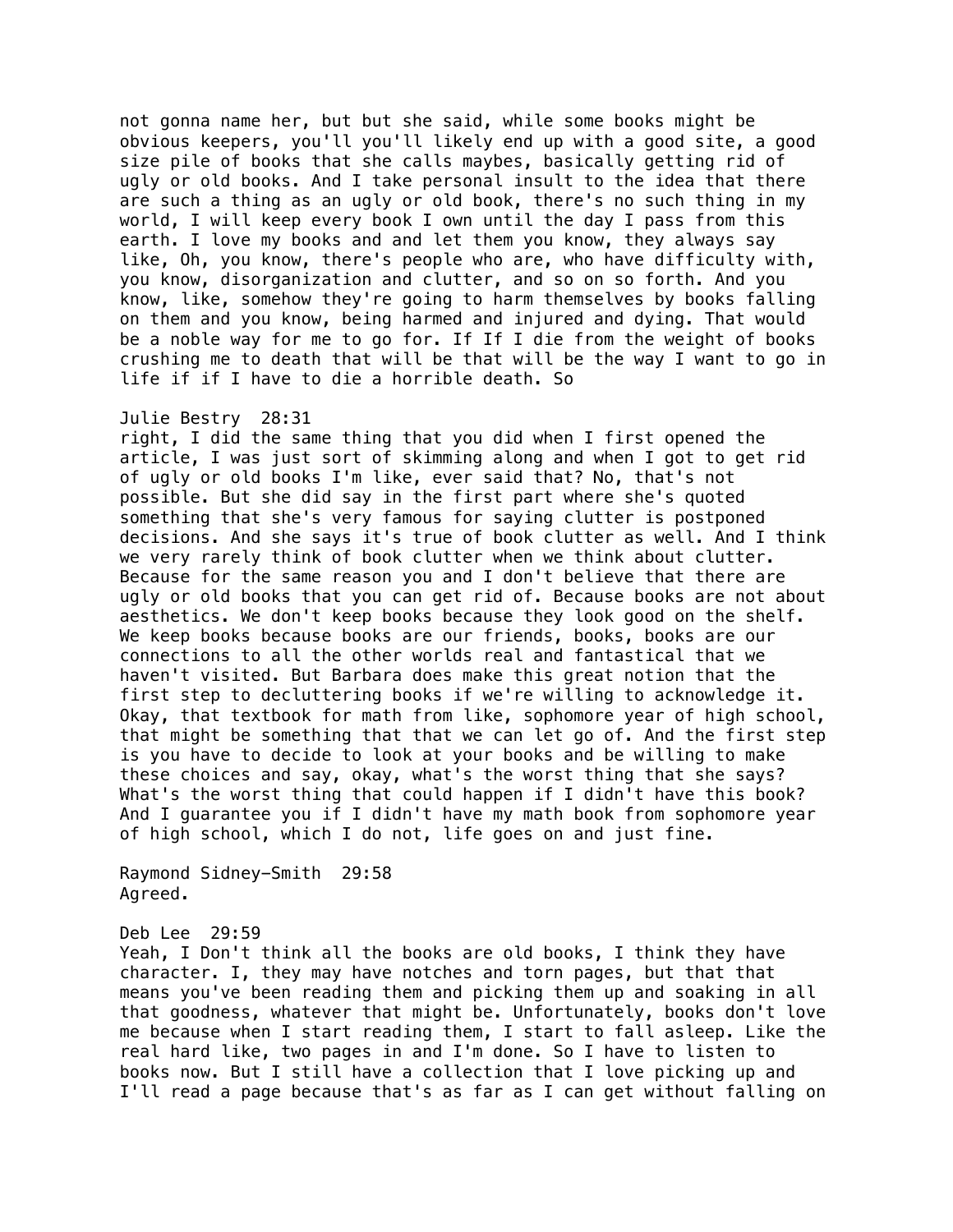the floor. So yeah, books can't be too old. They can't be ugly at all. I don't care how tattered they are, they're just even the way a book smells just contribute to the experience. So yeah,

#### Augusto Pinaud 30:42

yeah, and I agree. And when even when, when I made the decision to get rid of most of my books, it wasn't easy it was because I, I don't see their ugly or I and what we was going to pick two to go with with us and what you know, and every and every time we move, I look at them and say, Okay, which one are the first decision for me was what is what I need? I need the book, or I need the paper that year, the paper book or I need the world and the inside world. But that provides for me What's about the inside world and I discovered that anyways, I was buying them paper and digital and don't ask me my because that's what I was doing. Okay, let's say well, I can stop buying one of them. That then now means I can buy more of the digital. Okay, that was the justification, okay, at some point, and it works. i. So,

## Raymond Sidney-Smith 31:49

go ahead. Okay, I just wanted to poke in with to two items that before we close out on this story, which is one, what I'm hearing, just in summary is that there is there are useful books to us. And that there are non useful books to us and keeping books around just for the sake of it, I think is is is a travesty. There are people who can use those books and love those books. And they don't have to be living in your home in order to do that. And so I agree in on that on that premise. The second is that organized book collections are productive book collections. And I have a friend who says that she doesn't need to read a book for it to be useful on her shelf, because she will potentially run through the index or run through the table of contents and extract what she needs at the time she needs it with many don't just like a dictionary, you don't read a dictionary unless you're Me and 12 years old. And, and so don't don't don't count me out in that sense. But really, I loved the dictionary when I was at age. And so the idea though, is that some books are not necessarily on your shelf, because you want to read it cover to cover, there are books that you want to be able to reference. Even if the book is meant to be a narrative, you may just want it for the purpose of reference. So being organized doesn't necessarily mean that it has to be as beautiful as the image in that article. But it certainly needs to be structured in a way that you can find what you need to when you need to. And so very much believe in having those functions of it being useful to you and it being organized.

### Julie Bestry 33:17

Right, you're talking to professional organizers. And we always say the aesthetics are nice, but it's something has to be functional. Because if it's beautiful, but dysfunctional, you're going to be unhappy. But if it's if it's functional, it'll be beautiful to you.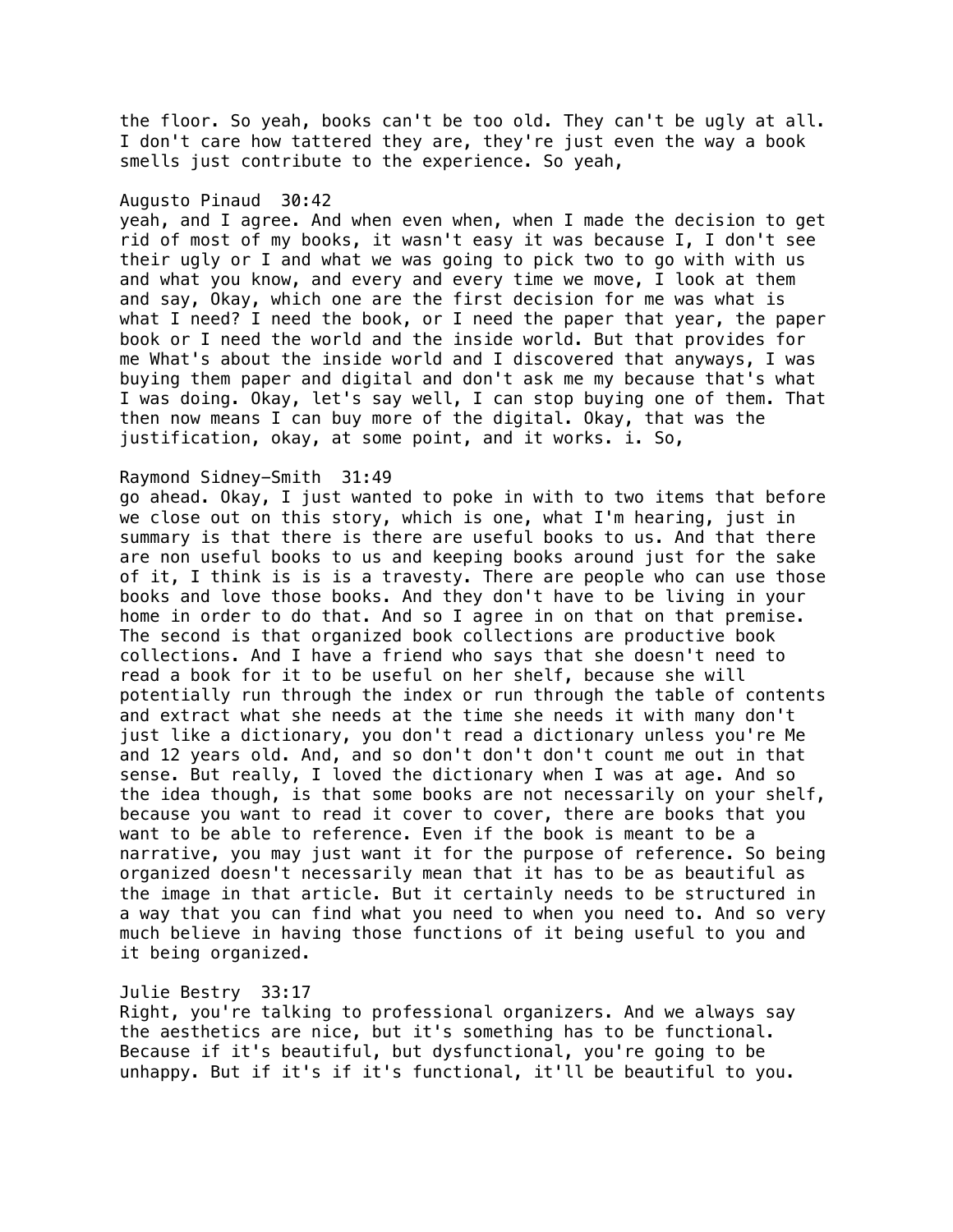### Deb Lee 33:36

Yeah, I am, I probably would be the person that would attempt to do the color coding of the books. I don't know how well I could keep up with it. So I would probably not do that after a while. But I think forming function it just whether it's books or other things, they kind of go together. Obviously, if you're tripping over your books, even if they're available valuable to you, and you read them all the time, but you are they're precariously perched you are knocking into them, you may need to come up with a different solution. If they're harming you know, harmful in some way blocking war, you know, those are the kinds of things I would be concerned about how it looks and care about that. That's part of the character.

# Augusto Pinaud 34:19

So now this is the moment that I opened my mouth in front of three Evernote certified organizer and then I said what I should not but that is exactly for me in particular the only good use or incredible use Evernote have in my world and is that I can take screenshots of books that I highlight forward the image to Evernote, Evernote will index and now I have that work of the library. All the books that I have all the covers everything indexed by Evernote and I can come and search inbox and He will give me every book I have read that I have at least hide writers that has the word inbox and that is my only use of Evernote that the only reason I pay for Evernote, but I No, no, no, I said I was going to get in trouble in front of the in front of this certified, but it's the only use I have. And I love it because even though I don't have a beautiful bookcase that I can come and see the books, every book that I have in PDF, or Kindle or anything digital can be found in there and can be found my notes, and I can retrieve them in a second.

Raymond Sidney-Smith 35:37 I don't I don't have any.

#### Deb Lee 35:39

Sorry. Go ahead. If that's how he wishes to use Evernote and it is working for him. I think Go for it. If that's the only use even though it can do a whole lot more than that. I just want to say that for the record. But if that's how it works for you, and it makes you happy, then I'm all for it. I'm here for that. Absolutely.

## Raymond Sidney-Smith 36:03

Yeah, I don't actually have any problem with you choosing a single use or a single purpose for Evernote where it it has that function and it does what you want it to do. So I don't think you're going to get an argument from the certified consultants on the panel tonight on that one. I know you you wanted the conflict or gousto i i know i know that. Okay, let's move on from Barbara Hemphill to Kira conlan, our author of productivity for dummies and other books and Kira. Thank you for one not hating me for mispronouncing your name last show. But then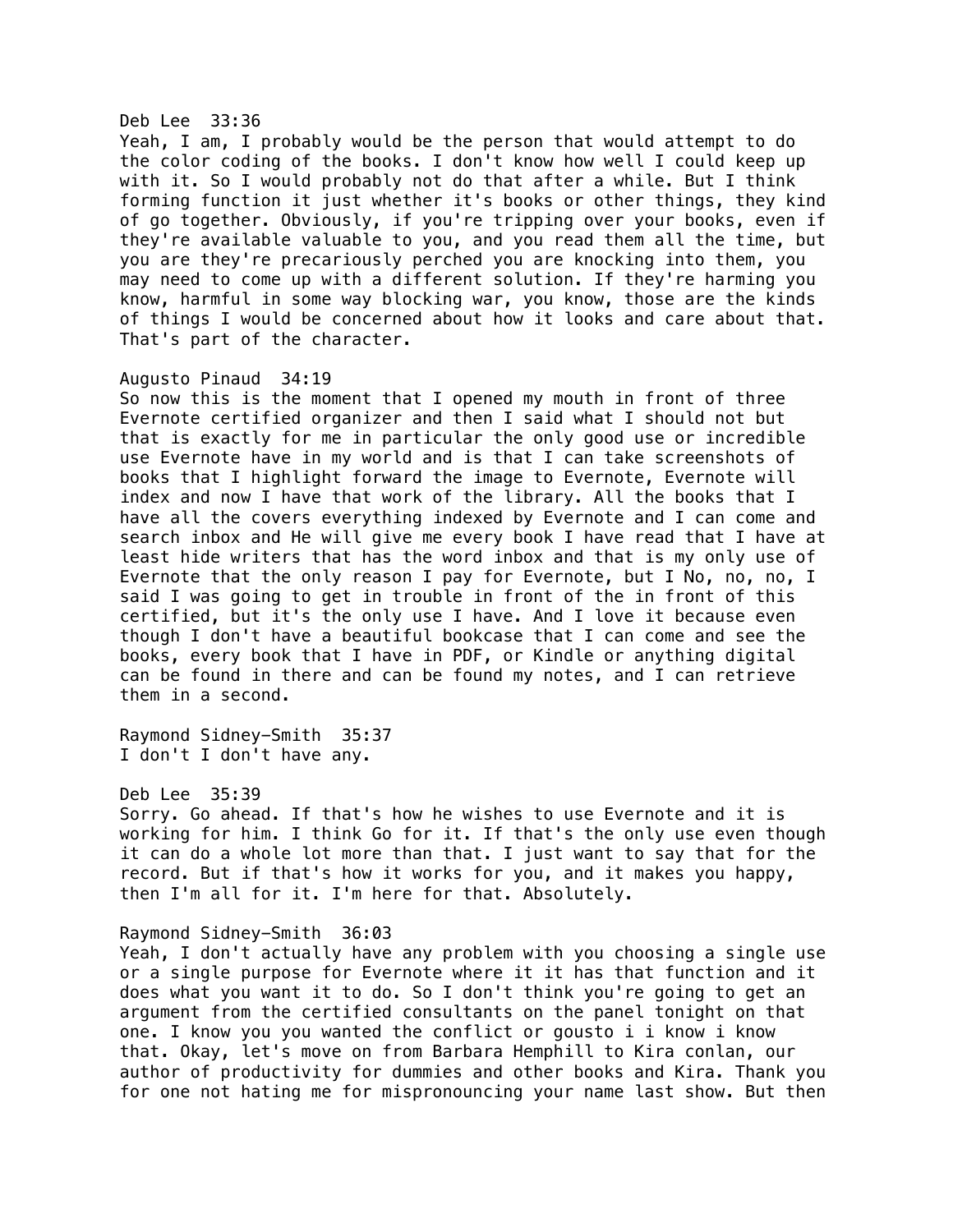I looked it up and I and I've got it and happens to be by my niece's name is Kara just spelled differently. And so I was even more mortified because I I pronounced her but it is Kira and so my my great grandmother who is hopefully not rolling around in a grave, forgives me for the mispronunciation. But Kira wrote this article how my positive morning routine completely changed my life. What were your thoughts there any anything that stood out for you in that article from Kira?

# Julie Bestry 37:14

Well, I have a funny anecdote from that because she was talking about, you know, rise before the bowl, and it came into that whole idea of negative chatter. But at the end, she talked about how she has embraced the notion of taking an icy cold shower to wake her up. And that's her way of facing the morning and like, like, like she explained, I am also not a morning person. But last week between the last time I saw you and now my water heater died, and before they could replace it last Tuesday and Wednesday, I had no hot water and I took cold showers and I can tell you, it did not have the effect that it has for her for me. I had my adrenaline rise, and then go splat. And I felt exhausted both of those days. So I think the idea of the cold shower, like the idea of being a lark or a night owl is very specific to the individual as to whether that's going to work. But I did like what she had to say about self talk.

Raymond Sidney-Smith 38:19 Yes, so I'm Go ahead.

Deb Lee 38:21

I didn't read this article. But just hearing the words Cold Shower made me cold. So I know like I just started shivering. And I'm really happy that that works for her. And for anyone else out there who thinks that should be a part of their morning or evening or midday routine. I tip my hat to you. Because I if I had to stay clean by taking a clean by taking a cold shower, I would be dirty all the time. I would not be doing it, though I would be an early riser, just not one that would be taking a cold shower. So I tip my hat to those of you who like that

# Raymond Sidney-Smith 38:59

No secure covers a couple of really important pieces in this article that I think are worth noting. One is routine. And she's choosing morning routine. But as I am want to do on my soapbox, is to explain to people that your day is set on a scaffolding, your day is structured by virtue of routines. And if you can master these routines, that is where real productivity gains happen. They happen in these margins, this, these transition points between one routine and the next. And so her mastering her her morning routine, and really coming to some positive. You know, outlook on it, I think is really, really powerful for all of us who want to be more productive. The way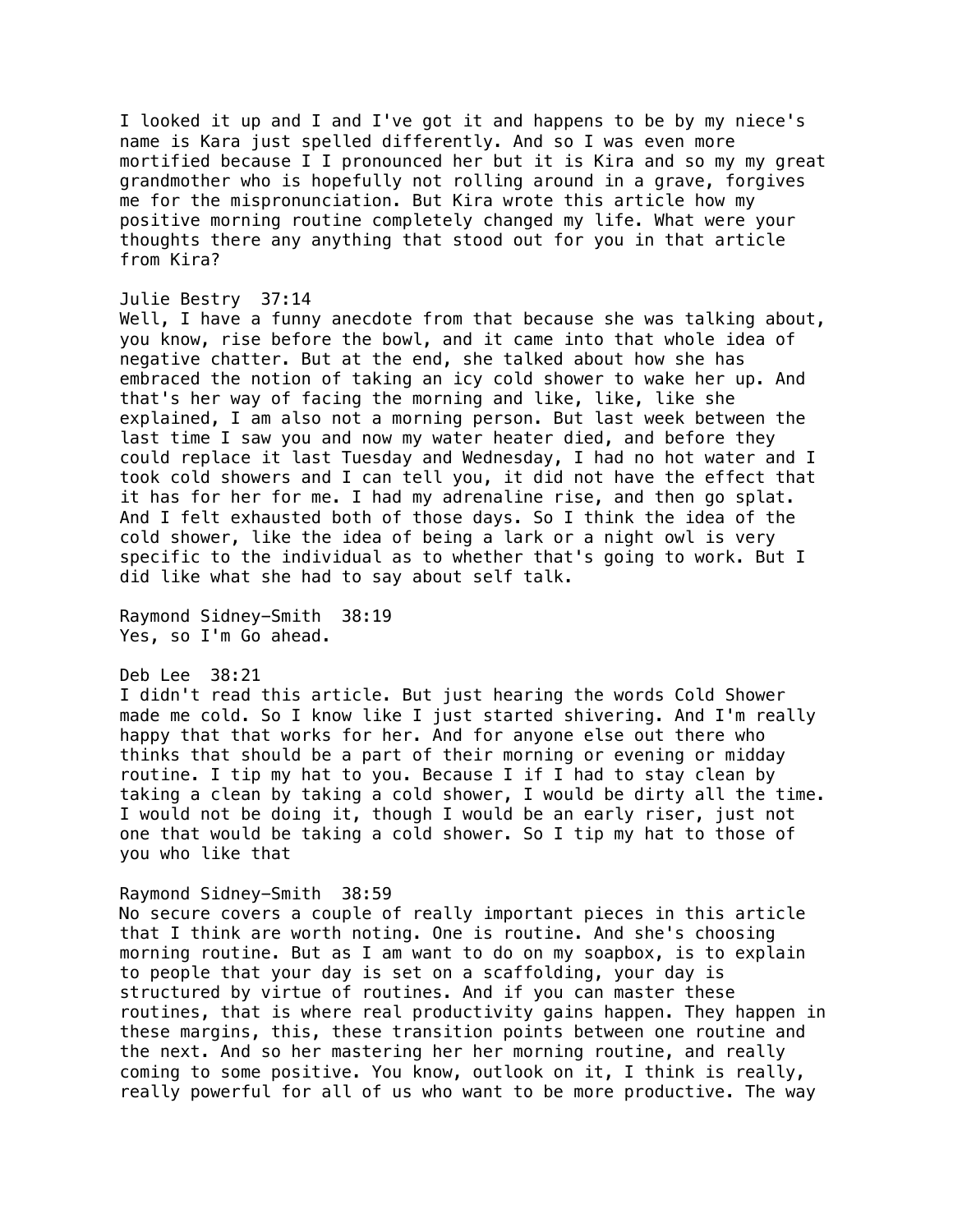you start your day is the way in which the rest of your day will likely follow. And as well unless you somehow capable of warping space time. And then let's talk let's talk because I really I really want to know how you're doing that. Second though, is the idea here of the of the Wim Hof Method, which is this notion of taking cold showers and activating different parts of your system. This is in essence trying to strengthen our resilience and dealing with our Vegas nerves. And so the idea here is that the cold shower elicits your, your biological, you know, responses that will over time, kind of deaden, but lessen your immediate fight or flight syndrome. And by doing that over and over and over again, your body is capable of being more resilient. Now, I say that with full understanding that like Deb, if I am forced to take a cold shower, I better have a gun pointed at my head. Because it's just not happening. But there's good science out there that talks about this method. They're they're great practitioners of the Wim Hof Method. And I salute you.

Julie Bestry 40:54 Yes, this is being chased by something in order to run you're having a gun pointed at you in order to take a cold shower,

Raymond Sidney-Smith 41:02 by dying under a dying under a pile of

Julie Bestry 41:05

dying under a pot. This is what we need, we need. One of the words I learned in studying Italian is pericolo. So which means dangerous. It's like, I think I think this podcast episode needs needs a pericolo. So, Warren didn't pronounce that with much of an Italian accent. But I think we need a warning sign on this podcast.

# Deb Lee 41:27

I love morning routine idea though I think that is definitely on point. Anything that you can do to prepare for your day and set the tone for the day I think is a good way to start. Meditation for me is that thing, I actually do it before I get out of the bed. So nautical showers, you know never, that will never happen. Not even once will never happen but meditating in the morning. I have done it religiously every morning without stopping for probably a month now. But in the past, I've tried you know sort of hemmed and hawed stopped and started. But this was my good college try. And it has helped my day, start my day the way that I wanted to and the way I feel the world needs to receive Deb Lee, when she first you know, puts her feet on the floor once getting up out of the bed. So I highly recommend it.

### Julie Bestry 42:21

I can say that Deb and I have roomed together at naipo conference. And she is perfect and fully formed from the minute she gets out. I have one eye open and the other one, I'm like, my hair is sticking up. And she just bounces out of out of the bed perfect and ready to start the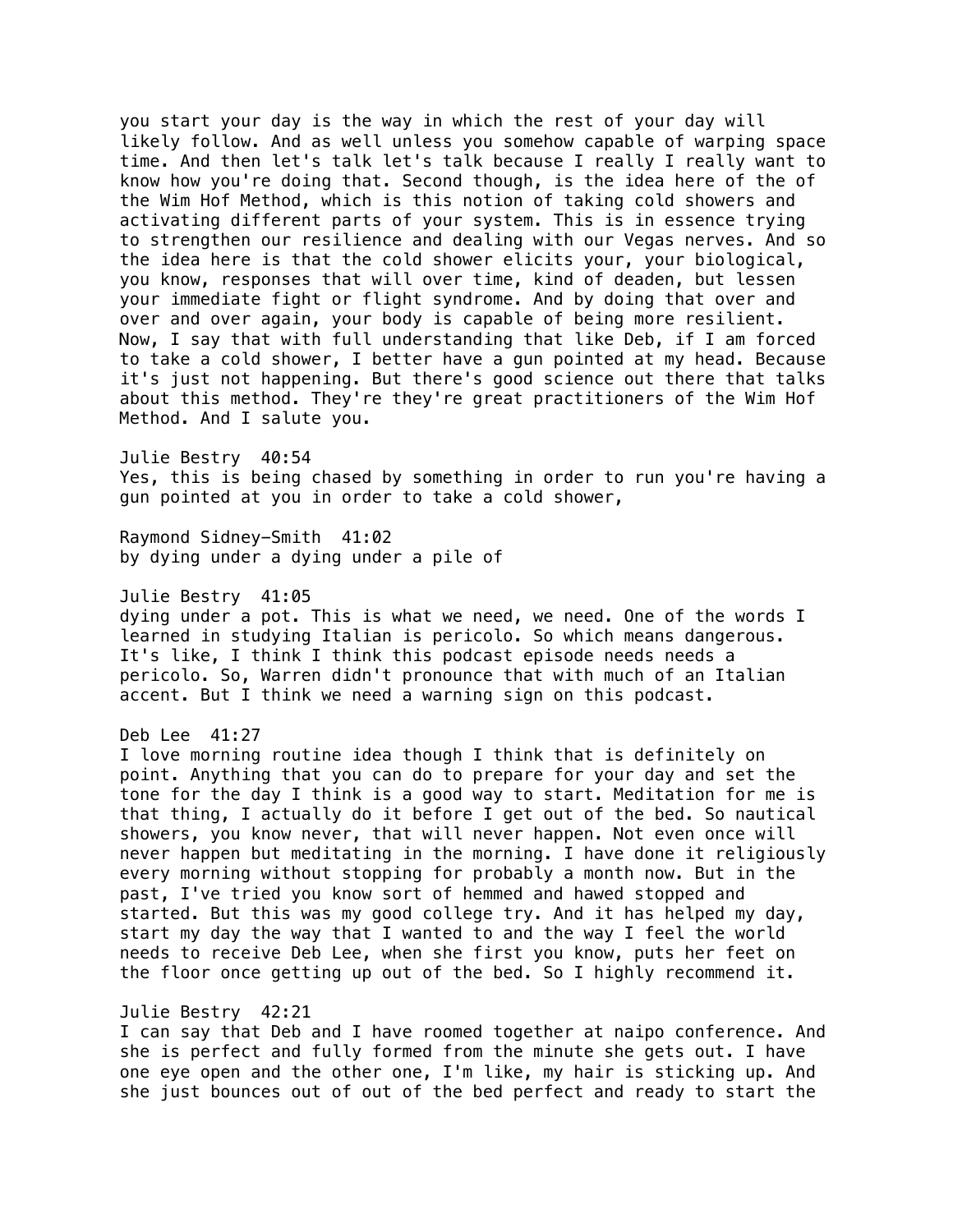day like, like, but I remember, like one of the little like, like, like one of the little creatures in Cinderella, Snow White, she's just cheerful and perfect.

# Deb Lee 42:55

Because I'm a morning person. So all of my brain cells are firing. So I'm ready to go. Talk to me at like six or seven notes. 645 right now, talk to me in about, you know, 15 minutes. And let's see how that goes. So, but thank you.

#### Augusto Pinaud 43:11

I want to add a couple of things to the morning routine. And I This was my own experience. I was a proud member of the owl club. And as I begin to look my membership of the hell clump in around 2012. I discovered that yes, did I stay proudly until three or four in the morning working? Yes, but I get home dinner, follow around and waste a significant amount of time so I could disconnect from what I was doing. So I could get into the mood to really, you know, being able to get that hour to have cellular productivity or productivity. And what I did was to change it to the morning. You know, why am I wasting all this time? Let me go to sleep and try to wake up early and I tell the story of the first week are we going to have a guy wake up at 40 in the morning like this? Okay, like what? really what's this crap? Okay, so no hair because there is nothing I can do in there. Okay, but other than that, okay, one out here when I there, okay. And I spent a week thinking, this makes no sense. I'm getting less productivity than what I was having when I was fooling around until midnight. But eventually what happened is the brain decide, okay, just this is what you're going to do punish us this way. Let's get it and are in routines in the morning. Meditation is one of them. For me, and I struggle with meditation for many years until I decide to start tracking on my watch. And the moment I don't know why I don't know if we can go into why but as soon as I begin tracking that thing on the watch every day it's And I feel, I feel like Oh, I didn't meditate this morning, I better find time on the calendar to watch. So,

## Deb Lee 45:10

so you like streaks, then you like seeing a streak of days, right? It's very motivating, it gets me to do the meditation do. And Julie probably is tracking steps and other things in her life to imagine seeing that street kind of keeps you encouraged and motivated to keep it going. You don't

#### Julie Bestry 45:29

have to compete with someone else. If you're competing with yourself, what I love about the Fitbit, is I have you know, when when you see the number of steps and the number of miles per day, and then you see that progress now my I have always been a night person I, you know, in school, I had to get up in the morning, in, I worked in television, so I had to be up early in the morning, to to be there. And I was always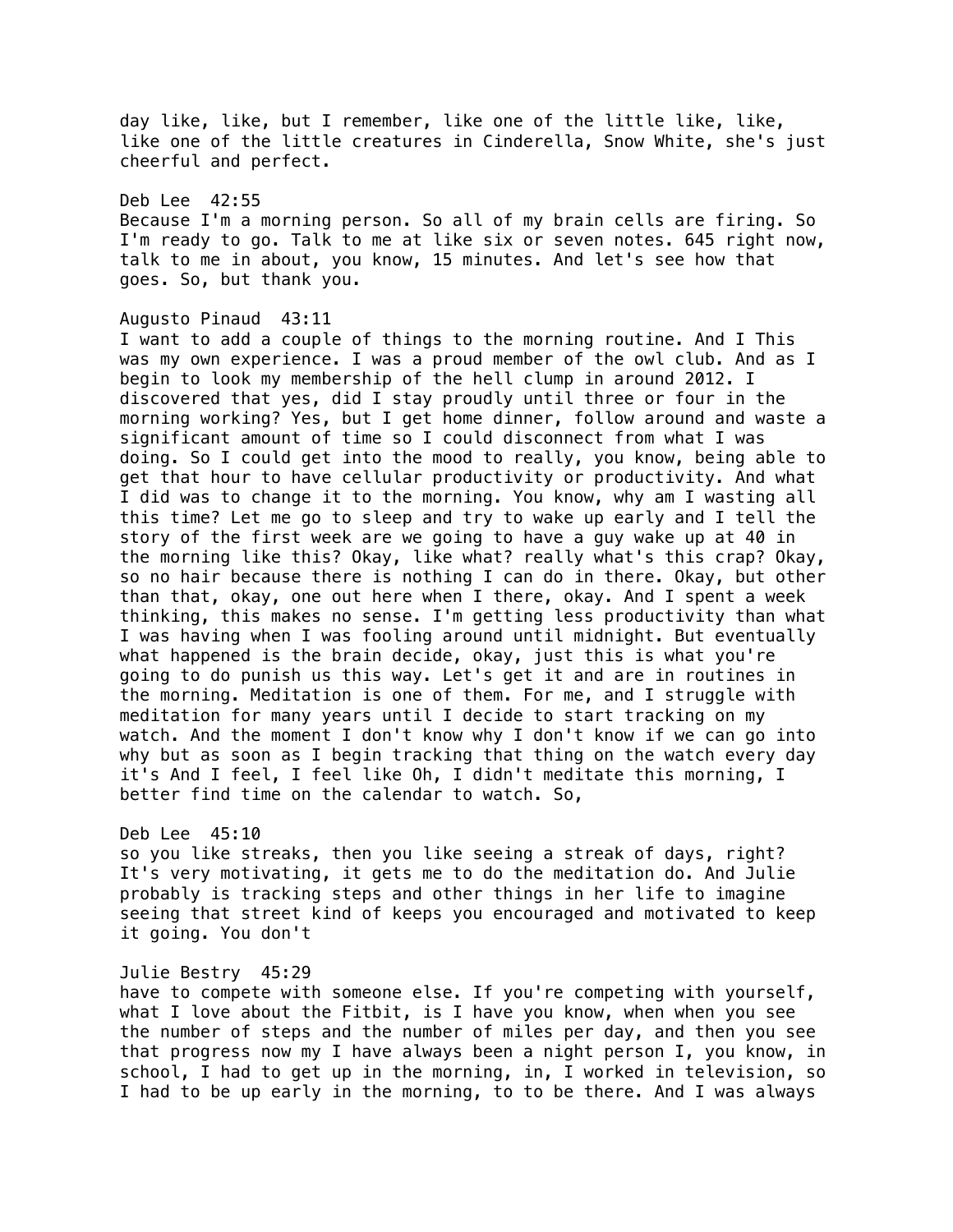as I was, my game was the best it could be for me in the morning. But if I needed to have a good meeting, I scheduled that meeting in the afternoon because as the day goes on, it's it's like it's like the room gets lighter and lighter as the sunlight comes in. Well, my inner sunlight beams out as the day goes on. So, you know, 6am to noon may as well not exist for me, but 6pm to midnight, and even midnight and beyond. So I think it's kind of like the luck. It's like you, you can make yourself you can make yourself Do whatever you have to do I used when I first started my business, I was lucky enough to have a gig on the local TV station, talking on the news about organizing and productivity. And I had to be at the TV station at 5am. So there were times where I really strongly considered just not going to bed the night before, because staying up and being alert at 5am was a much better proposition than trying to fall asleep and staring at the clock until two and three and getting like an hour of sleep. So I think all of the people who are pro mourning rituals, I think that's fine. Unless you can do your ritual in the evening, I set up everything the night before, so that the only if I'm leaving the house, literally the only thing I'm having to cope with is grooming and eating. Because that's about all I'm good for, for the first hour and a half after I wake up.

# Raymond Sidney-Smith 47:50

And this is really important for people to really understand which is to work with your biology, not against it. And I adhere to Dr. Michael Bruce's concepts of chronotypes, which are mammals as opposed to birds. So I don't use the bird analogies. But from the Yeah, from the lion, to the bear, to the wolf and to the dolphin. I recognize in Dr. Bruce's work that I was a dolphin. And that is a shocker to me because I for most of my all of my life, I can't really imagine a time when I didn't, I am always up very early in the morning. And yet, when I take all the tests, including the temperature test where he has you take your temperature throughout the course of an evening to see when your body metabolism resides. I have confirmed that I am a dolphin meaning that there are wolves at night. And then there are people who are after that which are dolphins. And in essence, dolphins don't sleep very well. They actually keep one part of their brain on an active at any given time. And so they actually have poor sleep, it was a remarkable relief for me to recognize that I was a dolphin and that I would always struggle with sleep. And that sleep is not doesn't define the work I've put in to getting good sleep, right like getting good sleep is no longer on my radar. Like it's not a thing, I do everything I can possibly do to have good sleep. But knowing that I'm not going to necessarily sleep the way that other people do was a huge relief for me. And what it allowed me to do is to actually structure my routines akin to what you're talking about, Julie, which is to say, you know what, these are times that I'm going to be able to do things throughout my day to better organize myself. And that way I'm working with my biology as opposed to against it. And so I highly recommend if you have not done it yet go to the power of when quiz calm. Take the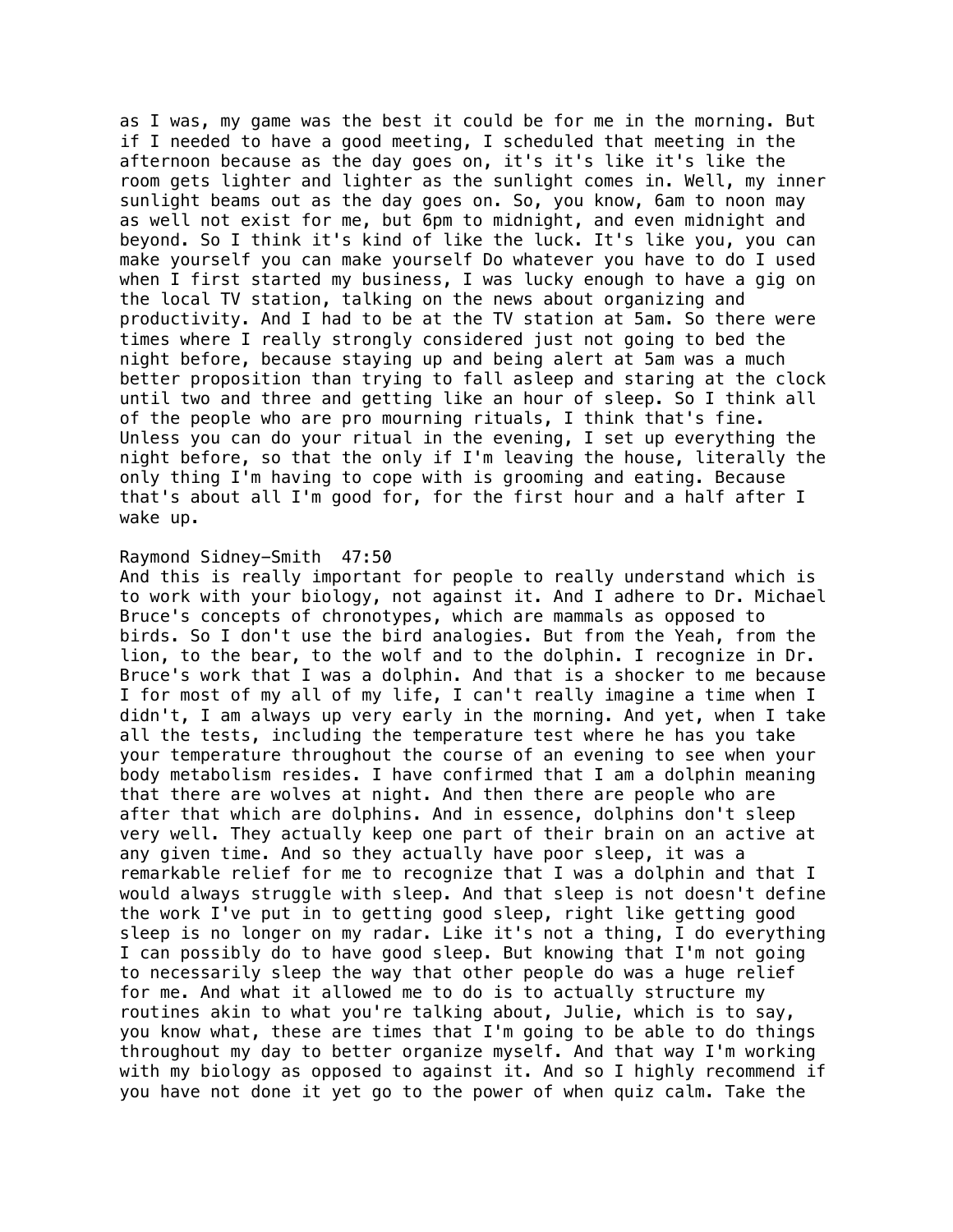take the power of one quiz, it's free. And it helps to with pretty high accuracy identify which of those chronotypes now it is a it is not a traditional Chrono typing because it does use personality as part of that metric. So there's a little bit of goofiness going on there. But I actually upon reading it and understanding it. I really understand why Dr. Bruce utilizes this form of social chronotype thing, because so much of our biology is dictated by our social sphere, right? If you have a family, if you have a particular type of job, all of those social pressures really do impact your ability to sleep or not sleep at particular times. And so I can't but recommend folks to check out the power of one by Dr. Michael Bruce, b, r. e. u. s, I believe it's how he, how he spells his last name. And so with that, let's make our way into our next article written by none other than our inimitable deadly. And you write here, Deb, about the top five work from home productivity tips, and you give some, some really good foundational pieces. And this was written back in September of 2020. So we've had a pretty good, you know, almost six months now of, of time between when you wrote the article, and now, what do you feel like you learned since that time of having written the article, and then we can kind of jump in and get further thoughts on it.

### Deb Lee 51:08

I don't think that I learned anything new per se, I think that things are exactly as I anticipated back then. We were diving in headfirst without a plan, and maybe hoping we'd get lucky with it. You know, we didn't have a dedicated workspace, we're working at the kitchen table, or on the sofa, or wherever we could find a corner. We were working all the time. Because it was easy, we didn't have a computer anymore. For those of us who are lucky enough or privileged enough to have a position where we could work from home, we were always on we are always zooming. We're always just going going going, um, you know, we wake up in PJs, and we work in PJs. And then we go to bed and PJ's. And there was no clear demarcation between beginning of the day and end of the day. And so all of those things are still true, I think maybe we might be a little bit better about having a dedicated workspace. Still tricky, though, especially for those who have families or now your partner is home, and that person wasn't home before. Now they're in your resume space. I have a client who has a different workspace, depending on who's in the house with her. Because when they're in the house, she has to go someplace else to get set, get ready for her zoom meetings, and they have their own zoom meeting. So things change. There's, there is a unease. I think that's still there. I think we perhaps are maybe getting used to it a little bit. But I would recommend that we really look at ways to just separate work from personal stuff, you know, whether that means, you know, you have your morning routine of cold showers and brushing your teeth. And then changing out of those PJs and getting into work clothes. And workloads could just be a T shirt and jeans, just not your PJs that signify sleep and rest and relaxation or your yoga pants, you know, for those of us who like yoga pants, and then really sort of setting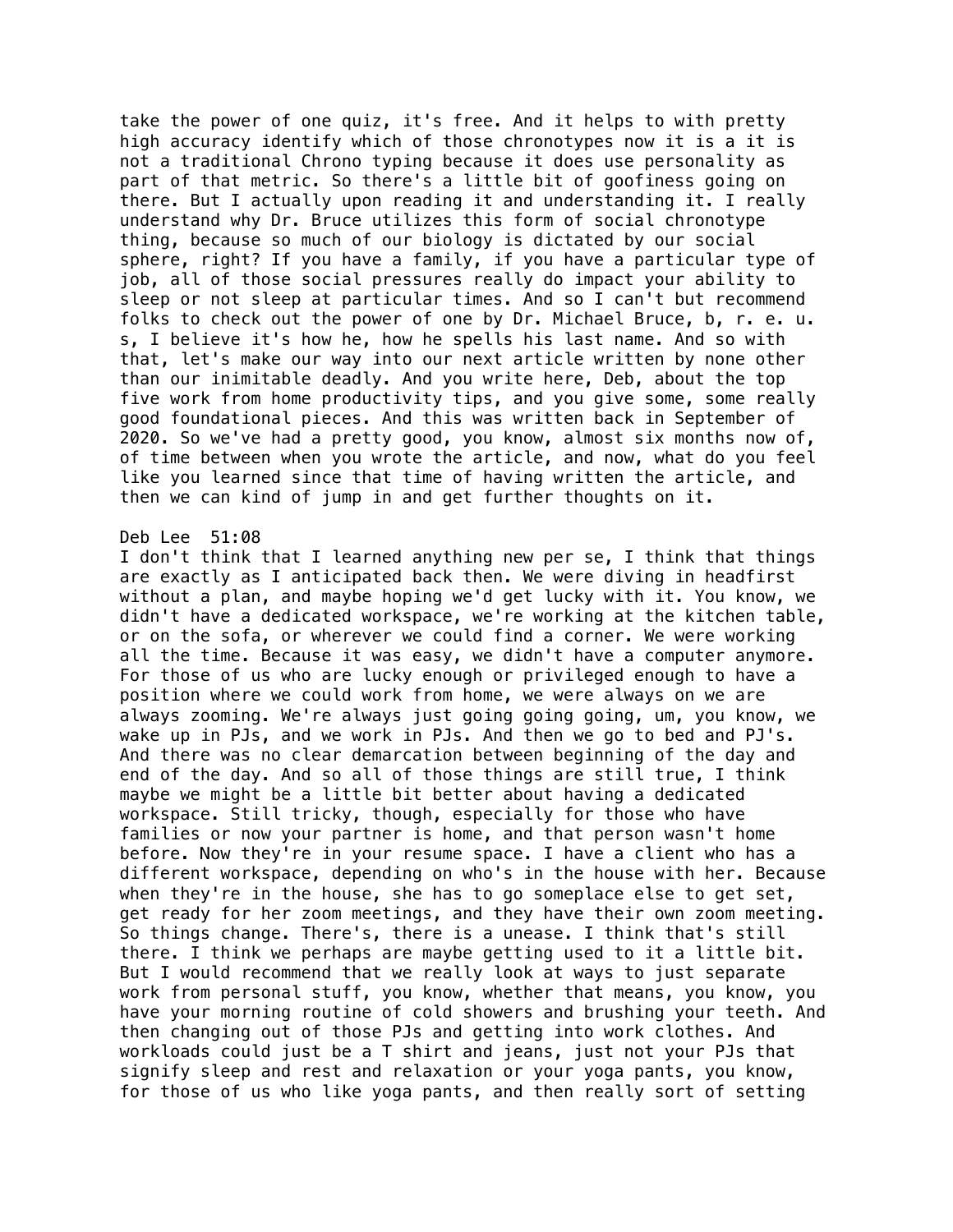up your day for success. Whether you're morning or evening, I think now that you're work from home, you probably have a little bit more control about when you work, and how you accomplish those things. And then when it's time to end the day, get out of the work clothes and get into the yoga pants or go walk the dog and then sort of signified work has now ended. I think that's probably one of the hardest things is knowing when to turn off. So I don't think that there's been much of a change. Other than we're probably just tired of being home all the time.

### Julie Bestry 53:52

I love that you pick this post of Deb's because it It signifies exactly what was true before the pandemic for all of us who worked from home. Every every one of these five elements is still true. And it's a yes and sort of situation. So everybody has been joking all year about how they're they've been living in sweats or leggings or yoga pants. And my thing was even though I have been working from home for 20 years, except when I'm working physically with a client because the clutter is at their place and not my place. But I learned early on and it really revisited me over and over as we saw what was going on during the pandemic. I kept wearing blue jeans every day. Sometimes other kinds of jeans, but I know that if I got into comfy sweats or yoga pants, then I would eat all the things and I would I would be now a year into it. And you would just sort of roll me out of my apartment for me. It's not one of those people who checks the scale every day, I check how my clothes feel. And if I were wearing something that were just all lycra and elastic, and it made it really easy to expand, I might do that. So I don't know that what I wear is any more formal than what any more office worthy than what I was wearing on non client days, two years ago, but every single thing that Deb hit on about having a comfy workspace, we're getting your work life balance the dressing for work, I wrote dress for work, ha,

Augusto Pinaud 55:41 next point,

#### Julie Bestry 55:42

I'm looking at meetings a different way, was the one thing that I think Deb brought up, that I have friends who work in the corporate environment where literally all they did before a year ago was go to meetings all day long. And meetings have had to be different by virtue of the fact that you really cannot stare at at the screen, you cannot stare at zoom for eight hours every day. But before you're going to have to triage people for the Luba problem. And so I think that, you know, Deb talks about Slack, I think any way that people can communicate other than going into a meeting that could have been an email is, is going to be a benefit. So I agree with that. Almost everything about that post is still valid now. Only more so.

Unknown Speaker 56:43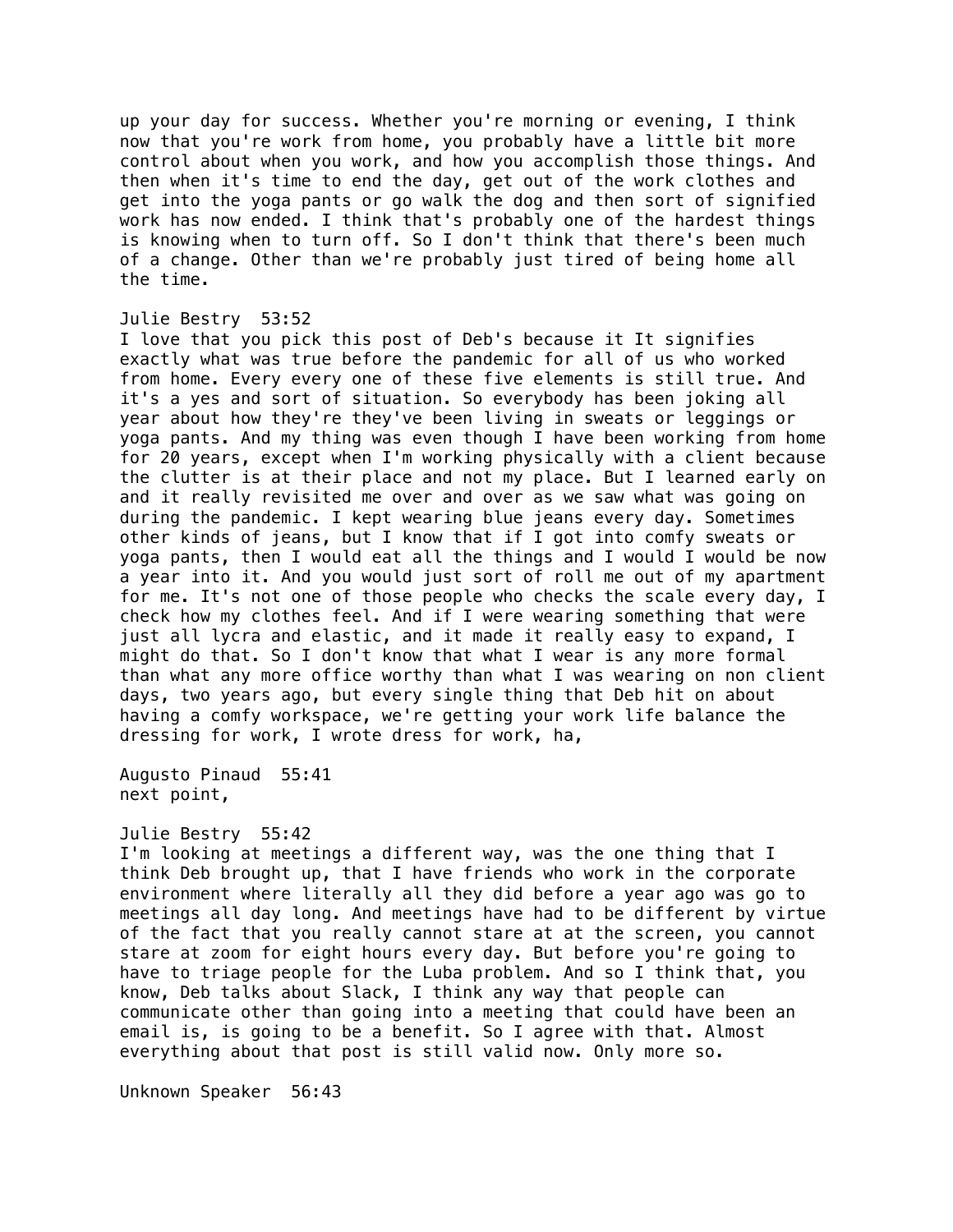Good job, Deb.

# Augusto Pinaud 56:46

Yeah, I really enjoy enjoy the article. And I agree that and, and I love that the ways written is create a comfortable, dedicated workspace. And unlike like you I have a couple of clients who have come to discover, yeah, their office changed from corner to corner dependent. And we'll figure it out, what are the things that you need to do to make a competent, and I have a client who his problem was he lost his boards, okay, he used to have big conference room with boards. And he was really suffering by it at the beginning that a year ago. And then I were talking, because he was really troubling to say, Oh, you have you're next to a window, why you don't go on by, you know, window markers and clean them up in the afternoon. And it was, I mean, is the first time he wrote into Windows, I think his wife almost killed him until he explained that they were going to delete and she was going to be fine. And he promised that he was going to clean them up every morning, I think the wife was like, we're not going to live in her house was your window full of your workbooks. But that make him really comfortable back to being really comfortable. So that is really, really, really important. And, and I agree with you guys wouldn't the dress to work, I'm the worst of this. Because I wear shorts on my eye, they were shorts, if I don't need to be a mirror client, I will wear shorts, all year long. And my kids when they start going into their, into the school and remote and all that, you know, they need to use a uniform to go to school. And then the first day they went on uniform, the second layer, they wear your uniform waist up and then shoot different pants. And my wife look at them and say, Where is the uniform? There, it's assuming that we are going to go like that from the waist up. So no, I said that. But from the waist up, I think everybody should rest at work.

# Raymond Sidney-Smith 58:57

I have to say that, you know, the the pandemic was a and I only talked about this, you know, last year when when I when we kind of debriefed on all of this on Anything But Idle. And it was a huge shock to my own system. You know, I spent 80 to 85% of my time on the road, and being forced to work at home. While I had done that in the past. I did that in between, you know projects, I did that in between my normal travel throughout the month, it was still just a huge shock to my system and dressing for work was great until the summer. And then well so so kind of snapped back the stories that we we bought a house at the at the end of last year. And so we moved only a mile away, but we still moved and so now we were a new house and we have a roof deck. And so it was like you know, I want to work on the roof. And you know do you know so it was like one of those things, but I didn't feel I felt weird being like in you know, stuffy, you know, clothing working on the roof. So I decided to kind of relax that for that context. That is what I'm going to work on. I'm going to, I'm going to do that. And when I have client meetings, I'm going to grab a dress shirt, and I'm going to have it,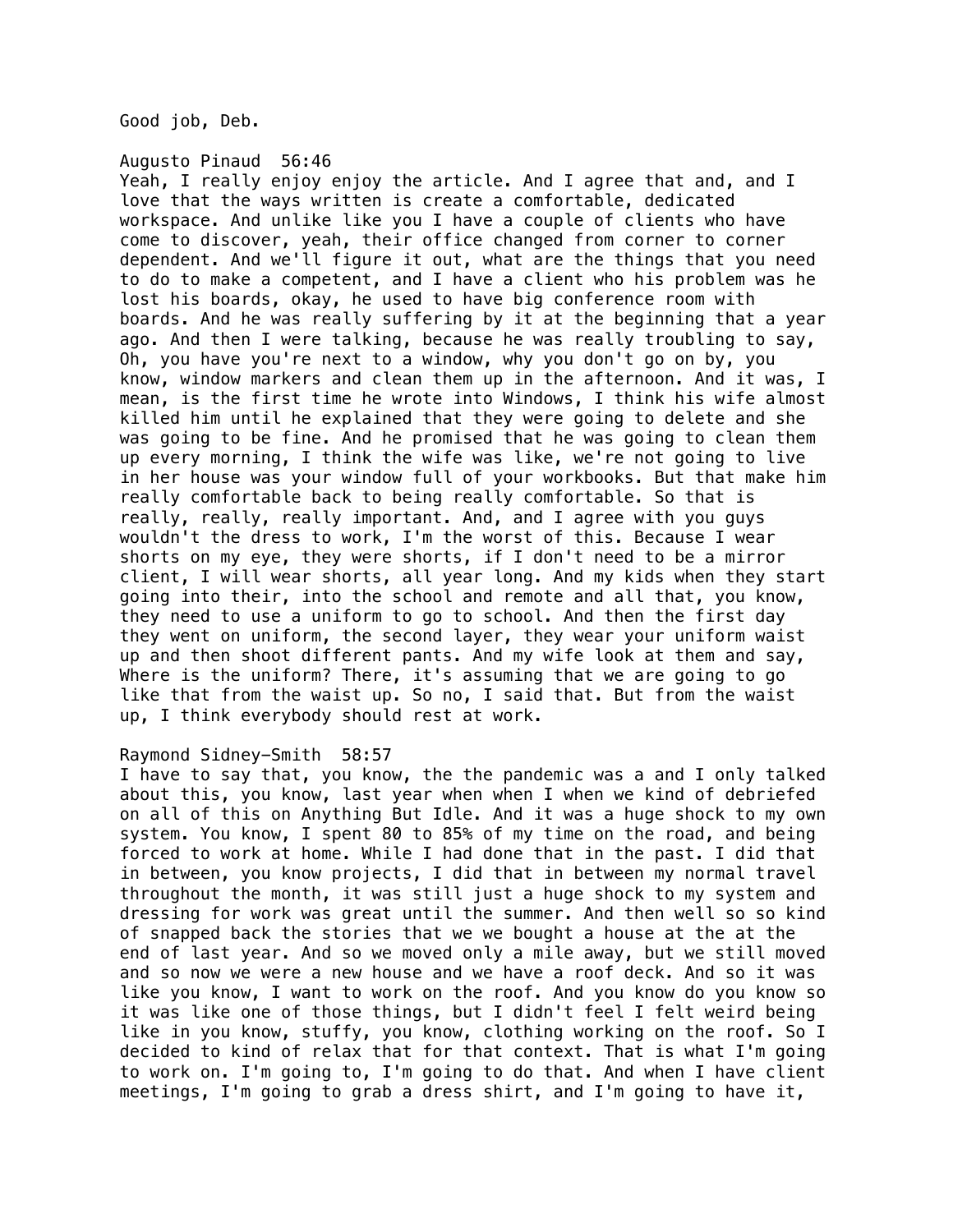you know, sitting on the chair next to me, I can put on the dress shirt, meet with clients, and then toss it off when, when I'm done. And, you know, it really worked. I mean, it just helped me find a bit of balance and solace in everything that was going on. You know, I am, I'm empathetic. And so just, I feel that the the depth of all of these people in and around the pandemic, and just having everything that could allow me to just reduce that that high alert distress that I was feeling from all of these families being, you know, kind of ripped away from their loved ones who had to die in hospitals alone, all it was on my shoulders, you know, it was just, I was feeling it. And so, especially during the summer, I felt a little bit more like, Oh, I can take a breather, I did. And so I really hope for everybody to remember that we are dealing with a global pandemic, and there's a lot of, you know, economic, you know, disaster and economic recovery that needs to happen. And you know, all of those things are going on. So as much as you can do to both feel formal and showing up to work, which is important. Also try to do what you can do to to calm the nerves, especially for those of us high on the anxiety scale.

## Deb Lee 1:01:17

Yeah, I think that's a really great point. We're not just working from home, right? We are some of us, as you said, forced to work from home under the veil of a pandemic, which is stressful in so many different ways. And for someone who loves being home, I don't need to go anywhere, I am comfortable, good, eats good coffee, perfect. But when the option to not go out, arose, I was uncomfortable with that. And I recognize that that's a really minor discomfort compared to what others may be dealing with. But not being able to get up and go as I would if I wanted to. That was a little stressful. But then again, I'm in a, you know, home that I like, it's comfortable, I have everything I need, there are people who still have to get up physically and put on a uniform or work clothes and go out and do stuff. You know, we are and we are absolutely, you know, bus drivers can't work from home, that person at the checkout can't work from home. You know, maybe a few doctors can but most of them are not. You know, so yeah. And nurses, you know, I have many family members who are nurses, and I took my hat to them. So I recognize my own fortune, I guess, in being able to work from home and the minor discomfort that I feel, I think is nothing compared to what others might be dealing with. So just understand that you are working under a pandemic, a very distressing very, not nice time. So. So yeah, just keep that in mind. And yes, bring in the comfort wherever you can.

### Raymond Sidney-Smith 1:02:59

And agree more. And so with that we have reached our halfway point, I'm gonna consider this our halfway point in the show. And so we're gonna take a quick break from our sponsor this week. And then we're going to come back and we're going to continue our stories of the week and then we are going to announce our top 10 female productivity organization and technology experts from our poll this past week, and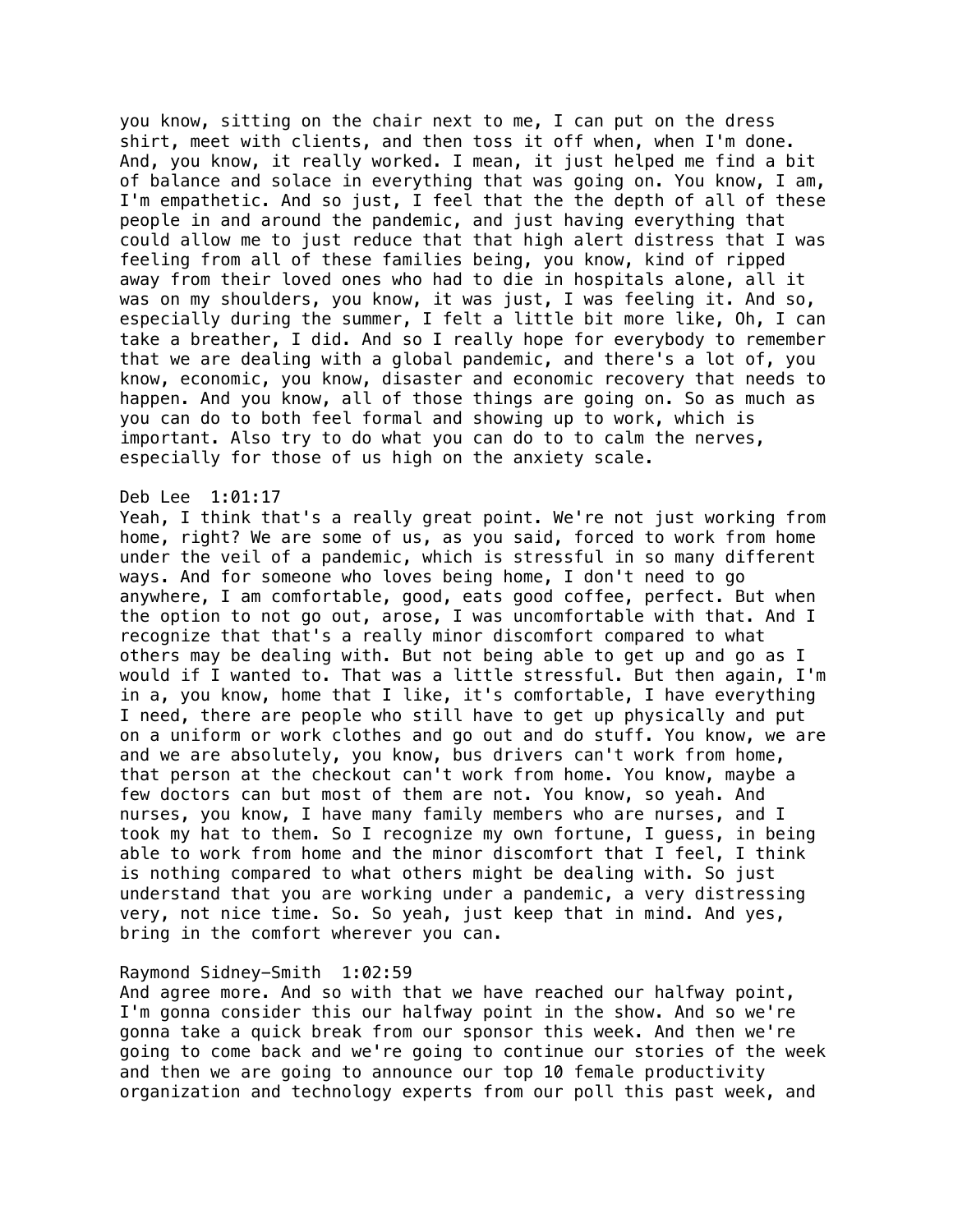and then we're gonna do new tools, and then we're gonna close out so with that, I will see you all after the break. Are you feeling that you need help implementing a personal productivity system a goal or a habit like the weekly review? Do you need help making your current system more robust? Do you want a quick checkup of your current systems to ensure they are the best solutions for you? With more than 20 years of experience in technology, personal productivity and GTD productivity voice can help you review renew, create or fine tune your system and your personal productivity. Visit productivity voice comm forward slash Anything But Idle for a free 30 minute consultation. Let's achieve more enjoy more and feel more wins in the game of being productive. Head over to productivity voice comm forward slash Anything But Idle today. And now back to the show. Welcome back everybody to Anything But Idle. I'm Ray Sidney-Smith Augusto Pinaud. And today we have on the panel a deadly and Julie bestiary and so hopefully you all have gotten a glass of water and sip of your coffee. Let's get into the second part of our show and continue down our stories this week. Our next story Augusto is from grace Marshall. And what was our story from grace.

Augusto Pinaud 1:04:49

So the story the story is titled personal productivity. The conversation is a blog post from actually a year ago. Great Day March 18. is a great day to book took To post things, I think, sorry. Um, so

Raymond Sidney-Smith 1:05:06 somebody's birthday is March 18. That's why

# Augusto Pinaud 1:05:10

that's the date. So fantastic day. It was good. I was an article that I that I particularly enjoy. It's a short, short, short article, but it talks about arrestor saying, you know, who amaze me how many people tried to solve the productivity puzzle on their own and, and I was one of those By the way, I that's how I start in the war in this in this productivity world. And I remember the first time I asked for help. And I went and asked somebody if they could help me with actually the assumption actually, in the worlds of getting things done 20 years ago, and he was really, really interesting. how fast it's, can you do it on your own? Maybe? See, if you read study enough, yes. What the experience has given me and what the article refers to is how fast can you do it with help? And, and the help with others? And if I may brag, I will. And, you know, we have somebody in the panel who was mentioning Oh, well, you know, this may be a struggle. And this happened recently on Francis, our summit, time management time blocking summit. And I, Julie, bring in an issue and I had seen the solution. Okay. And I sent her the text here is the solution for for the problems she was having. Could she have find the solution? Yes, she will have find it. Okay, I have no doubt, there is no credit to me for finding this solution. The credit is on how much time she saved to solve that problem. Okay, that's what I was lucky ci when bring it up,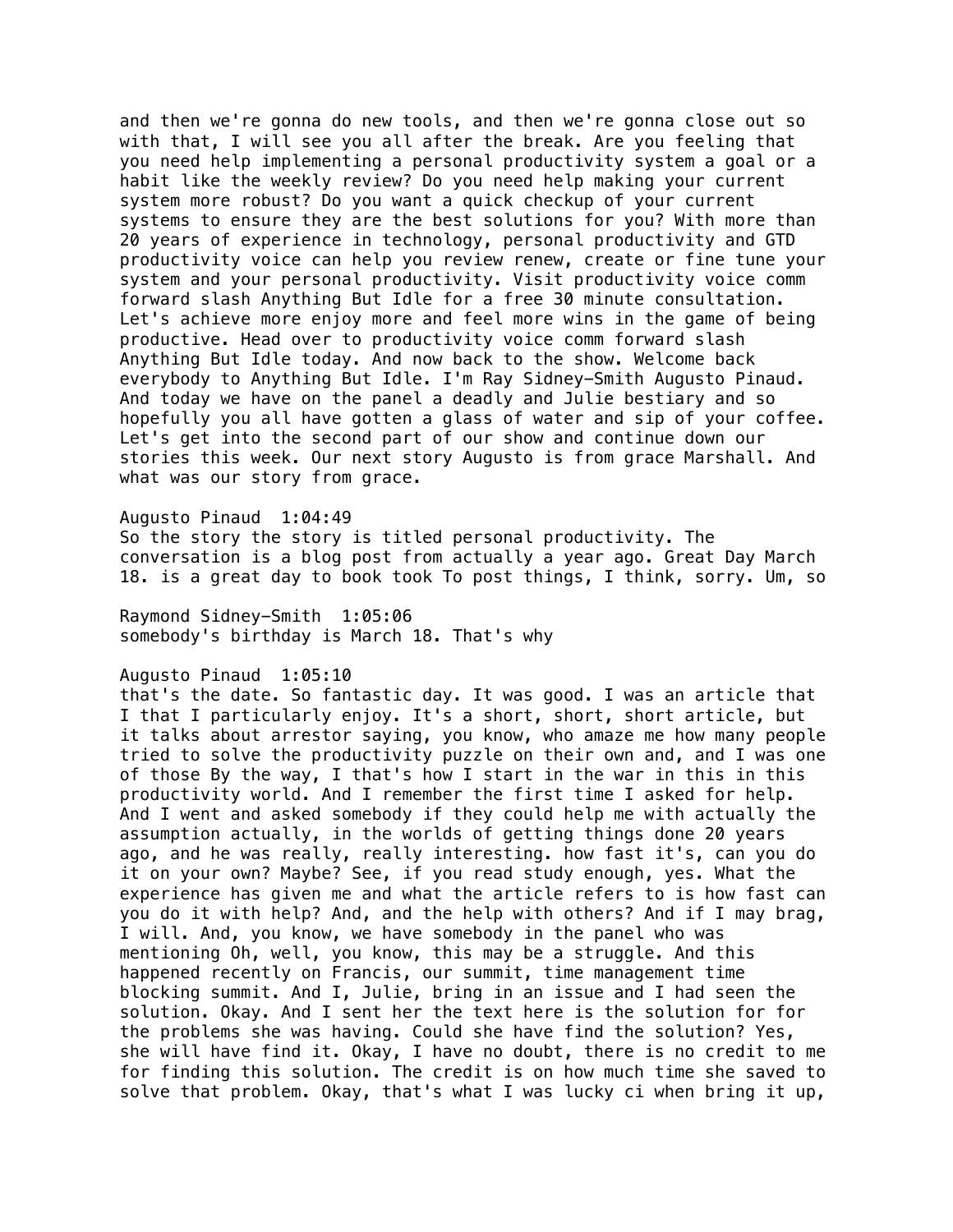and I had to buy Glock, find a solution. This is the same issue on personal productivity, you want to be productive. Don't try to figure it out, get to the productivity experts get to their professional organizers get to you want to do Evernote, don't do it on your own, get the people that already suffer all that all those issues, and then make it really quick for you. I wish I will have when I was reading this. I was like, yeah, that was me. Oh, yeah, this is me. I wish I will have read and understand understood this article. Many, many, many years ago, I not sure I will have understood it. When I start reading. I'm studying personal productivity, but I wish I had.

### Raymond Sidney-Smith 1:07:58

So grace actually asks a really important question. And this comes down to something that I've overtime called the diamond rule. Others have called it the Platinum rule. And she says, if you could tell me one thing about yourself that would help me to understand how you best work and how we can work together, work better together, what would it be, and this just goes to that very fundamental component, that is the the golden rule is selfish. And, and it is self serving in so many ways, which is, Do unto others, as as I would have done unto myself is different than do unto others as they would have done unto me. And in essence, what you should be asking people is how do you best work? And how do I best work with you, and just inverting that relationship so that you can work with others better is like, I know, it seems like a no brainer, but everybody just presumes that I like email. So therefore, Deb likes email. And that may not be true. And, and so if we can just learn how other people best work, we can then learn how to do that. And we can do that with everybody, right? We can't possibly ask everybody their individual personalized needs, but say the closest 20 people in your world, if you just sat down and ask them what grace is asking you to ask them, you get this compound benefit of so many things. One, that people know that you appreciate them because they're willing to actually do as they best work. And, and helping facilitate that supporting them in that, too, is that when you work with people the way that they want to be want to work, they're much more likely to follow their own routines, their own patterns, and therefore get the work done faster, you know, better, what have you. And now you can learn how to actually structure your own work to match the way in which they work. So before it was probably conflict oriented, you know, if I called Julie and left a voicemail message, then Julie would email me back and that's not the way in which I wanted to be responded to and then it was just all of this conflict orientation when I could say to Julie, hey, Julie, how do you best like for me to communicate with you and if you He said, Hey, you know, what, if you just, you know, send me a DM on Twitter, I'm good. And then I'm like, Oh, you know what, I love Twitter. Also, I've been following this, you know, formality of making phone calls and playing phone tag with you. Now we can just actually have a conversation the way in which we need to. People just have this sense that they need to, you know, do things their way, instead of working with people. And I think that if we just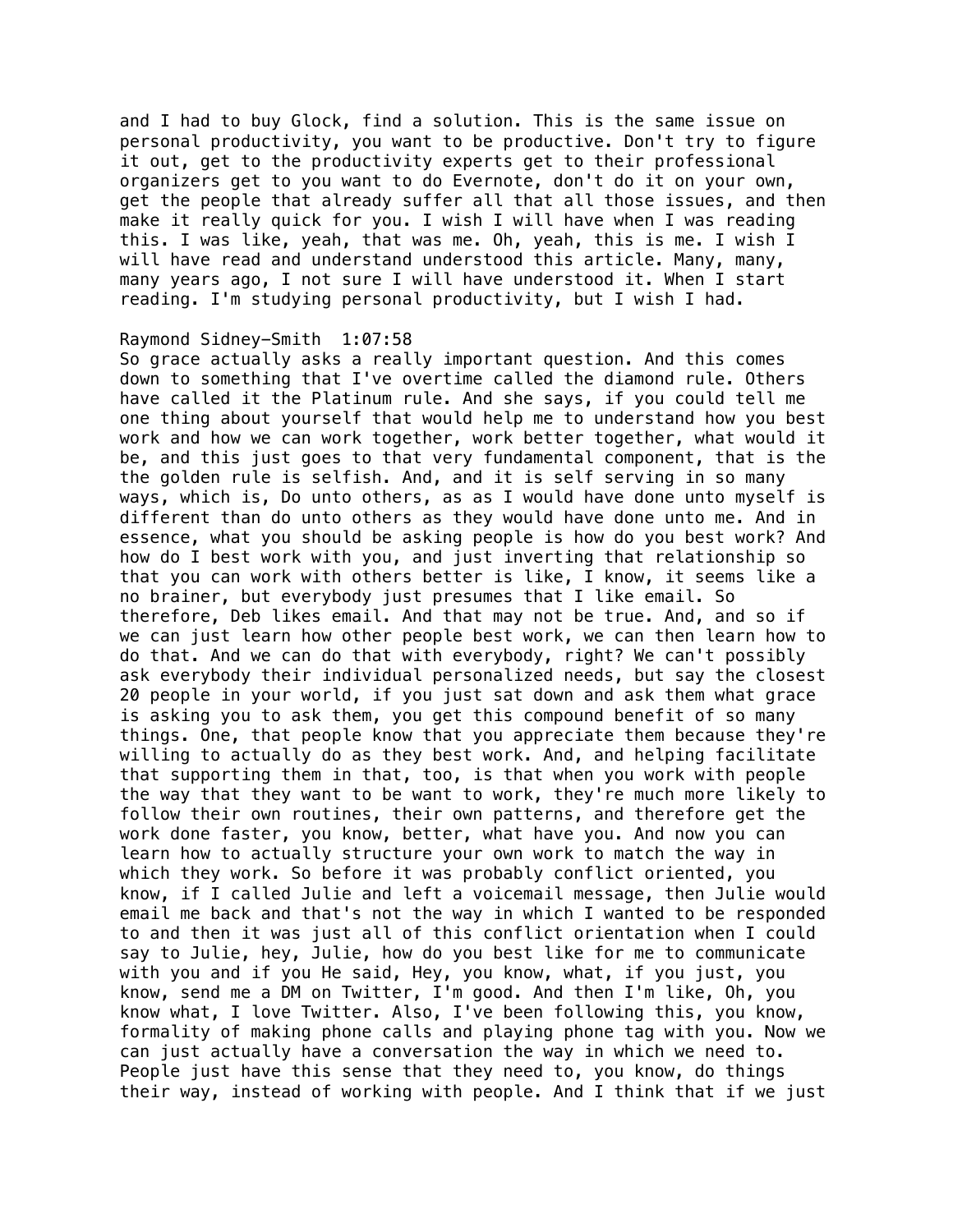follow the diamond rule a little bit more, we'd all be more productive.

# Julie Bestry 1:10:27

I think you're right, I think the conceit of the golden rule is that you intend kindness, that what is, you know, treat others with the kindness that you would want to be treated. But the actual specifics aren't necessarily kind. Deb knows that if she calls me at 8am to ask me a question. She's not going to get anything intelligible from me. I know that I shouldn't call her at 10 o'clock at night to ask a question. We, we joked earlier this week, because a couple weeks ago, I called her at like, 630 in the evening, and she didn't even say hello, she just answered the phone. She's like, Is everything okay? Because she knows that I don't normally reach out to her in that way. So I love the idea of trying to verify with someone especially, you know, we might not think to do it in an initial circumstance. But if we're having trouble getting on the same page with someone, this question, this this notion of, you know, I want to understand how can I help you be more productive so that we can be more productive? I think we tend to work in silos, it goes back to what Augusto said about just turning to someone and asking for help, you know, sure, do do the work on your own, you know, don't expect everybody to just hand you something on a silver platter. But sometimes you just are blocked, you can't figure something out, because it, I guess this is I would have found the solution myself, that particular thing that he's talking about, it might never have occurred to me that there was a low tech low cost solution. And I probably would have just kept we're working on a workaround. But by mentioning the problem, and and opening myself up in that way. So I think working with other people means being willing to be a little vulnerable and saying, I am not perfect, and I do not have all the answers and being vulnerable is is actually powerful. Benjamin Franklin said that one of the best ways to get somebody to like you, to be disposed toward you is actually to ask them for help in solving a problem. And it's an intriguing idea. Usually we don't want to be beholden to someone else, but it actually makes you closer to somebody, I think when you're willing to show that level of vulnerability that you can't do it all on your own and, and you respect the other person enough to to ask for their opinions and their thoughts.

# Raymond Sidney-Smith 1:13:16

I would I would just put a nod in here to Dr. Bernie brown and her research into vulnerability and the importance and power of vulnerability in so many areas of life. And so absolutely, definitely underscoring that. And the other thoughts for grace Marshall's article, and then we will move our way along to the next article by Gretchen Rubin, which is actually a podcast episode. Okay, so Gretchen Rubin hosts a podcast with her sister. And I always get her name wrong, so someone can correct me. Elizabeth, thank you. I don't know why I want her name to be different. But so so happier with Gretchen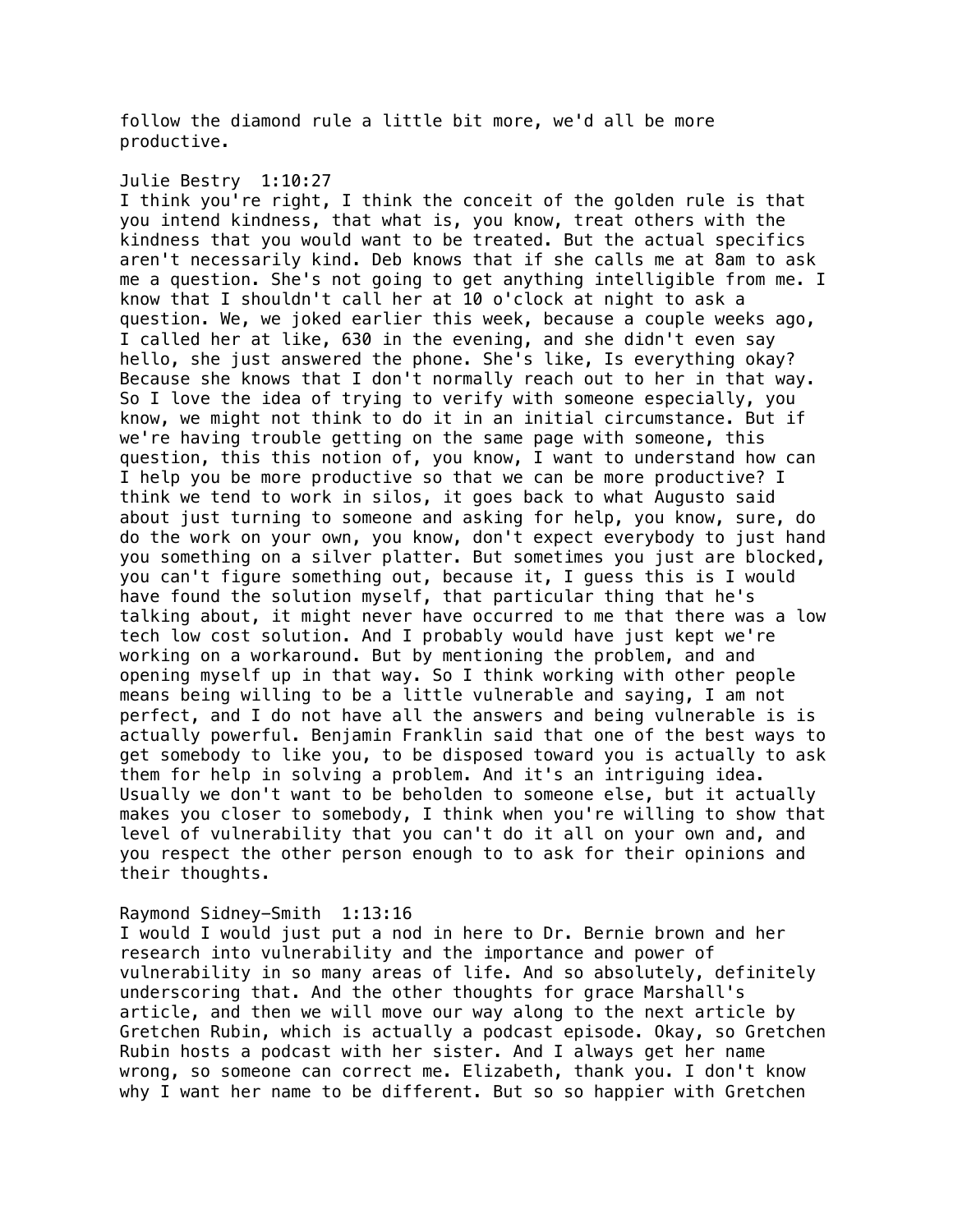Rubin and Elizabeth. They did an episode called a little happier the memory of a delicious night of sleep 400 years later. And so what did you get out of this particular episode and let's get into it.

Julie Bestry 1:14:19 I got the reminder that it Samuel peeps and that Pepys the way it spelled because I

### Raymond Sidney-Smith 1:14:27

absolutely. So. So this is a diary entry, or a diary from this person who talks about his sleep. And they they quote, a passage in the entry to the to the art to be a podcast episode, and I'll read it just so folks can kind of get an idea here. It says, quote, and I still believe it. I still remember it that of all the nights that I've ever slept in my life. I never did pass a night with more epicureanism of sleep. There being now and then noise of people stirring that waked me. And then it was a very rainy night. And then I was a little wary that what between waking and sleeping again, one after another, one after another, I never had so much content in all my life. And so my wife says it was with her. And so the idea here is that, like, sleep state is a is something to appreciate to enjoy in that sense. And the only thing I could take away from that article is, I don't know what that's like. And that is wonderful that you all know what that's like, but I'm a dolphin and we do not have that sleep state. So it was it was like I was actually like I was I'm odd I'm actually like I'm fully on my brother is a very good sleeper he loves sleep he's he sleeps well he enjoys he relishes in sleep akin to, to this gentleman, and I don't appreciate sleep that way. And only because I haven't experienced it, you know, I know what a good night's sleep is. But I don't know what that is. And I am i was i was really, I really enjoyed it. And because I have to live vicariously through others in order to in order to enjoy that level of sleep that people people have. So that's what I took away from it.

Deb Lee 1:16:17

I have actually have a question for you about how sleep does or does not impact how productive you think you can be on any given day. Does that bear have any bearing on your day?

#### Raymond Sidney-Smith 1:16:33

Yes, so so I need a regular night's sleep like anybody else, but the amount and quality of my sleep is just different than others. So as a dolphin, as most dolphins are, and this is of course, gross, you know, estimation because every one is different. But in terms of my biology, when when I sleep, I am easily aroused. Like I'm easily awoken. I'm capable, if you walk up to me at any given time of night, and say, Hey, Ray, what's the square root of nine, I'll be like, three, and we're gonna go, you know, this, like, nature, it's the nature of, of my, my ongoing world. And, and so because, you know, the, at least what Dr. Bruce says, you know, since one part of you is always semi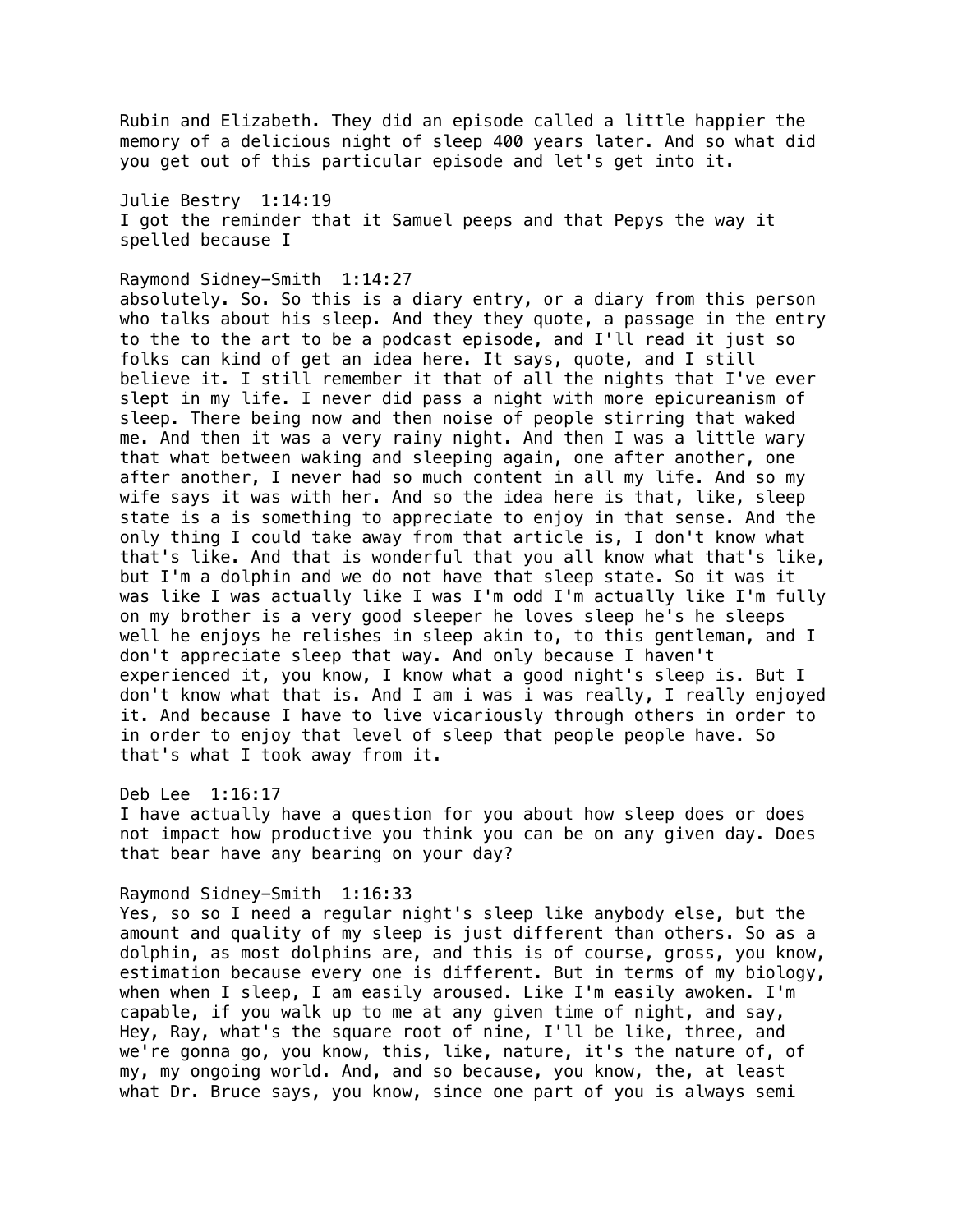conscious, you are, you're always on high alert, right? And, and so this, this level of high alertness is just there for me at all times. Now, I have chosen to do a couple of things to mediate that one is, when possible, I try to take a short, usually 15 minute nap midday, to allow me to, in essence, buffer not, it's not about deep sleep, it's not about getting into deep sleep, it's actually about reducing anxiety. And so it's like, it's like, the My days are very active. And they're, I would say hyperactive. And so this idea of just giving myself time to not go to sleep necessarily like when I say nap, it's really a brief meditation. In essence, as you're giving yourself some time to just step away from the hecticness of the world. When I do sleep, and I have a very restful night asleep. It is a it's a weird feeling. It really is for me, because I wake up with a sense of nothing having happened, which when I sleep, I never remember my dreams. So others of you in the world out there, you may remember your dreams. And that's great. That's a normal, healthy mind. For me, I do not remember anything that happens. But I know things happened. And so this is always clouded set of things going on in my world. And that's because I'm taking in stimuli while I'm sleeping. And so I have this half remembrance of things going on in my world. And the few times that I have actually remembered sleep, they're traumatic. And so they're like, recurring, like recurring dreams, where the same thing is happening over and over again. And it's very, very disturbing. And, and so that's the, that's the difference between I think, the dolphin mind, and and I'm not, I'm not necessarily the only kind of dolphin mind. So others may have very happy dreams, and they just repeat all the time. But that tends to be my experience of sleep. And so it's just like, it I'm not like this is by no means like, you know, I'm not sad about it. I'm not glad about it, it just is. But what Dr. Bruce did was it, he gave me the permission to understand my brain a little bit more than someone who loves neuroscience, just understanding that component that I was trying, I mean, I was spending a lot of time and a lot of money on all kinds of therapies to be able to try and sleep in a way that other minds sleep, and I'm just never gonna have that sleep. And so it was really nice for me to be able to just like, you know what I can appreciate how you sleep and appreciate that, you know, there's some people who like they only sleep five hours a night and they're great. My mother's a dolphin also And so clearly I, I get that Now, not all i, there are six of us and I'm, I'm siblings, and and so not all of us are dolphins, I just happen to have gotten the same dolphin mind that my mother did. And you bet any time of night, you just walk in and say, Hey, Mom, you know, where's the where's the flower in the cupboard, she will, she'll be like, oh, second shelf, you know, second one from the bottom. And, you know, she's just, she's awake, you think she's awake, she's really, you know, not, she's half asleep, just like I would be. But that's just how our brains work. And it's just, you know, you just kind of get get used to that notion. But, you know, we all have to be aware of our biology. And that is one of the things that we have to really be conscious of,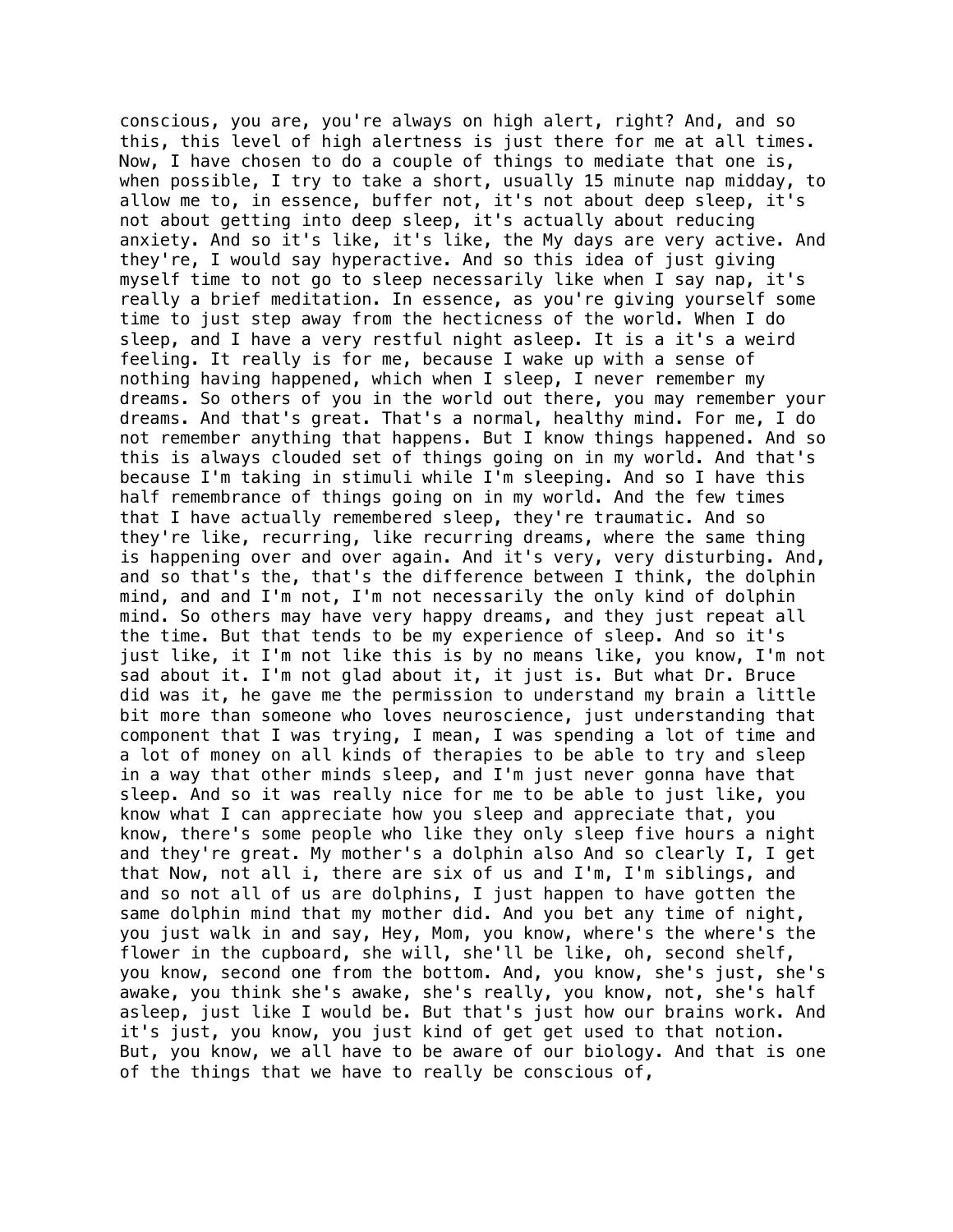# Julie Bestry 1:20:39

I'm just imagining somebody turning on the podcast in the middle and hearing you say, my mother is a dolphin.

## Augusto Pinaud 1:20:48

But you see, there is no perfect on that one, because I can sleep anywhere, deeply. Okay, I mean, I, for years, I travel and I was out, okay, before they I buckle up and put my hand and I was out. And my daughter, before COVID did competitive swimming, that means you need to wake up, you know, at four or five in the morning. So you drive to wherever the competition is. And I could sit on those benches and get in there. And it's normally sleep delicious. Okay, no, no issues at all. But then I need to be really conscious of that. Because I can be if I'm not paying attention and I get relaxed, I can fall asleep, I can go put my head in the backup of the of this set again, and I will be out in two minutes. Okay, and I will miss the rest of the show. So he's not perfect either. For those of us who are really lucky and can't sleep anywhere and in any way, then we have the problem that we need to be over aware because otherwise I will cross my arms in here. Do like this, you can make all the noise you want out there is nothing.

# Raymond Sidney-Smith 1:22:13

Alright, so I'm going to be picking and choosing as we make our way through the next several articles, just for time purposes. And so our next article, I'm actually going to pick out our, our our one and only Julie bestiary. She wrote an article called flow and FFO accountability, productivity focused and Alex Tabak. Julie Do you want to go ahead and give us a little quick summary of your article and what you covered and then we can hop into it. You're muted.

Julie Bestry 1:22:47 You got to do it once per Hey,

Raymond Sidney-Smith 1:22:50 everybody, it happens to everybody.

### Julie Bestry 1:22:52

The prior week, I had done a blog post about the five different types of accountability. And I had at the summit at the at the task management and time blocking summit that we all attended. A little over a week ago, I had gotten into some conversations about the fact that many of those methods required people to deal with other people. And both the introverts I spoke with and also some of the extroverts who didn't want to have a camera on or just didn't want to deal with other human beings. Were looking for some other solution. And I thought about some other Pope posts that I had written in the past, and came up with the idea of foe accountability, which was a way to sort of countermand all this zoom weariness, that zoom fatigue that we've been experiencing. And talked about how all the different ways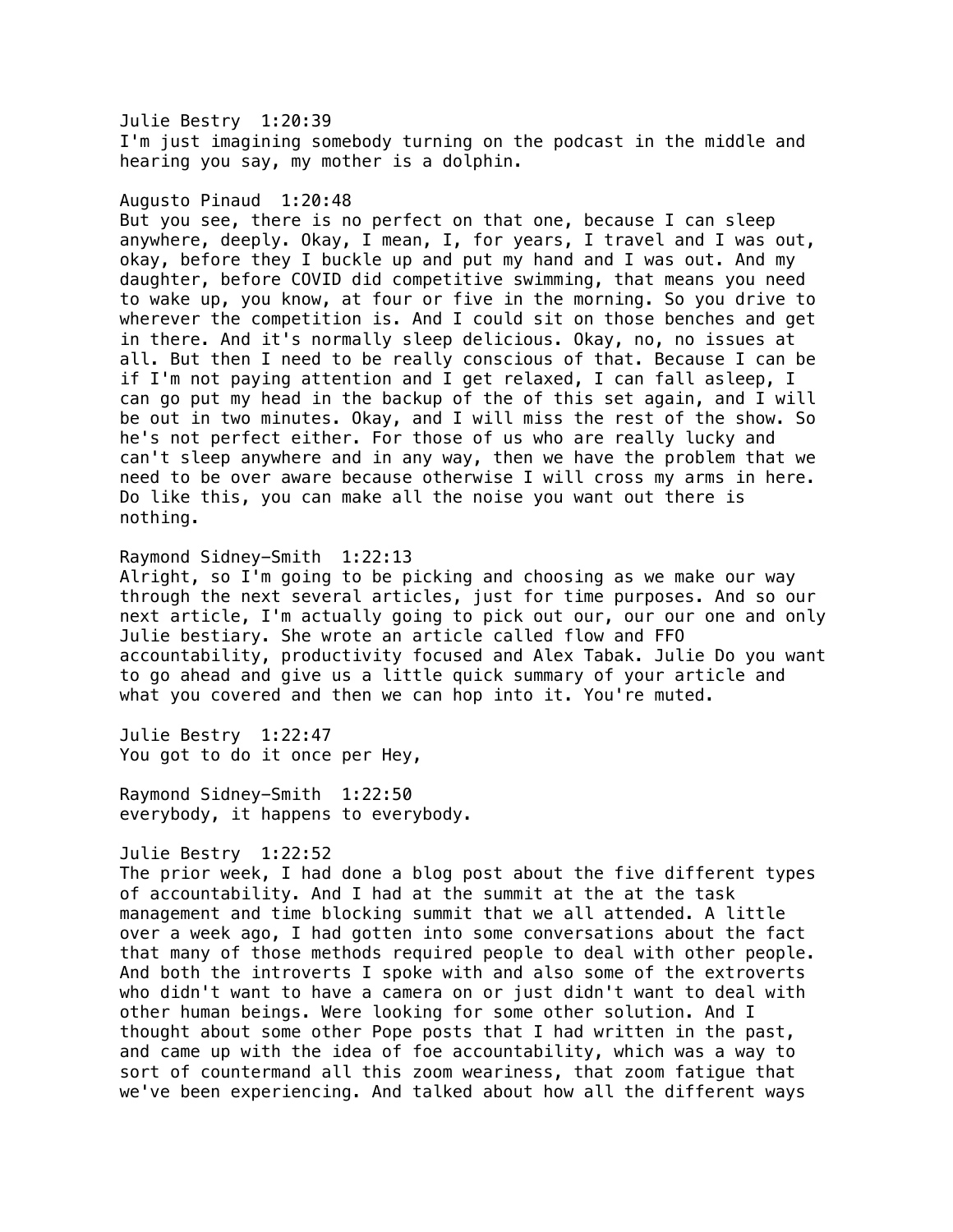that we can be distracted in our attempt to get accountability. You know, we don't feel comfortable feeling observed, we feel like we have to be social with the other person. I should say that Deb Bran went to one of her great action days last Friday where we did this sort of group accountability thing. And she runs these so well, that whatever obstacles someone may have, she's able to counterman them so that this works for everyone. But my notion was that if we were going to get get accountability, and we were going to get into flow, then we were going to need some sort of foe accountability. And I went through a number of solutions. There their webs primarily websites with a few apps, coffee activity and hipster sound and noiseless cafe restaurant. these various services where you could have a sort of auditory experience. Feels like being in accountability. So it sounds like you're in an office or It sounds like you are in a coffee house, or one of the ones that was really popular because you know, Hemingway said, write drunk edit sober is you could go to a website called I missed my bar and listen to bar sounds. And I ended at the Alex Trebek part in honor of him as someone created an Alex Trebek affirmation page, where you get all the way from 400 to 2000. there's a there's a Daily Double, all of that. And you get to click on any one of those things in any one of those categories. And you get the sound of Alex Trebek giving you affirmation. So you have had full accountability and you have gotten into flow. That's where the flow and flow comes in. And then you get Alex Trebek telling you you did a good job. And sometimes you just need that that pat on the back. So

# Raymond Sidney-Smith 1:26:01

absolutely, yeah, you bring up some really interesting stuff here, which is that I have long talked about accountability, you know, that I am, but it's one of my my booty call them soap boxes, it's one of my soap boxes, I absolutely believe that accountability is one of the foundations to us being more productive. And I think about them in different way than the five now kind of six that you've created here, which is really unique and interesting. And so just so that people are on the same page, the way in which I see accountability is we start from self accountability. And what you're really talking about is using behavioral interventions and a self accountability perspective. And so Gretchen Rubin, she would consider that in the four tendencies, someone who's an upholder, and someone who tends to use self accountability, to great effect, we then step it up a level to paired accountability or one to one accountability, this could be in a paid or unpaid environment, right, you can ask a friend, hey, meet me at the gym, when we go back to the gym, and we're back out there in the real world, hey, meet me at the gym, or meet me at the corner of you know, fifth in Maine, and we're going to go for a run in the morning, that's one to one accountability, you can also have a coach like gousto, who comes and helps you do that, or with the both of you, right, a professional organizer, who comes and helps you and uses that pair accountability to be able to make good on some goal or aspiration that you might have, we then step up to group accountability. And then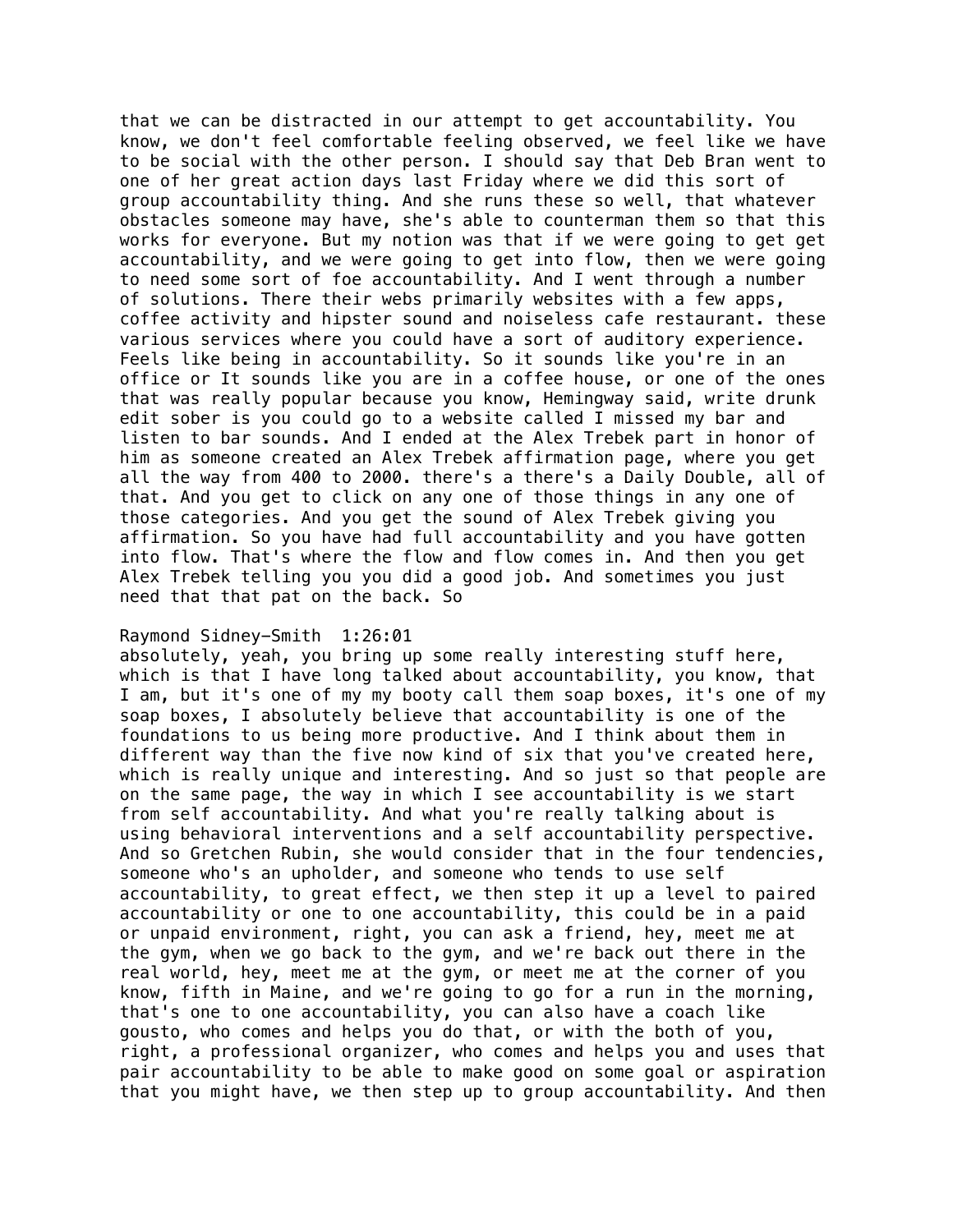public accountability. Group accountability is, in essence, more than one person, basically, the group is holding each other accountable to that point. And then finally, public accountability is when you make those kinds of public statements, I'm going to go run a marathon and you post that all over Facebook, and you tell people, you know, I'm raising money for you know, breast cancer, or for, you know, March of Dimes, or something like that. And I'm going to go ahead and raise funds and do that kind of thing. And, and so we have these different leavers within those layers of accountability that allow us to be able to create greater momentum. And I really think about this not so much as So, accountability falls inside of of motivation as an umbrella because it is a motivational factor. But really, I consider it momentum. accountability is all about creating and sustaining momentum. And so I of course, love the article. I think anything that talks about accountability, and people becoming more aware of accountability is so important and really imperative to what I call getting more done, right? This is this notion of being able to be more productive. And it's easy to structure, organization and all do all those kinds of things. But if you're not actually capable of getting more done, then you always feel the sense of being held back accountability is a great factor in all of that.

# Julie Bestry 1:28:37

And if you're in a blind, you're like, you talked about being a Gretchen Rubin, upholder. I'm an obliger I am much more likely to to accomplish something if I know that someone else is waiting for it. So yes, I know that the accountability partner doesn't really really care if I get my blog post written. But there's there's that sense that that they care. For me, an action day like working with them is going to work better than just being able to get in the flow. I don't really feel accountability from those apps that make it sound like I'm in an in an office. But it's it does help with the flow, but not so much with with the accountability. If you're a rebel, if you're one of her rebels, I'm not sure what works to motivate you and keep you going.

# Augusto Pinaud 1:29:30

You know what's interesting when I look at your other article, because for me when this started I've been working at home for for a while when this story, I now gain three roommates and three of his co workers who are way louder than what we had before. And you know, when people talk about the music's and hear the noise, and it produced me such a level of anxiety because I want quiet quiet My struggle this year has been quiet people I need to think and I cannot think that many noise, but it but it's important again, as we were saying earlier about your routine, your morning routine or your afternoon routine, or you are an early person or not to know what it is, and what is the level of noise or distraction, that you need to work really well with others. I mean, mine is silence but, but that's mine. And, and and I'm going to say, if you are in my team of silence, you know, it is much easier to be on the team of people who can raise the level of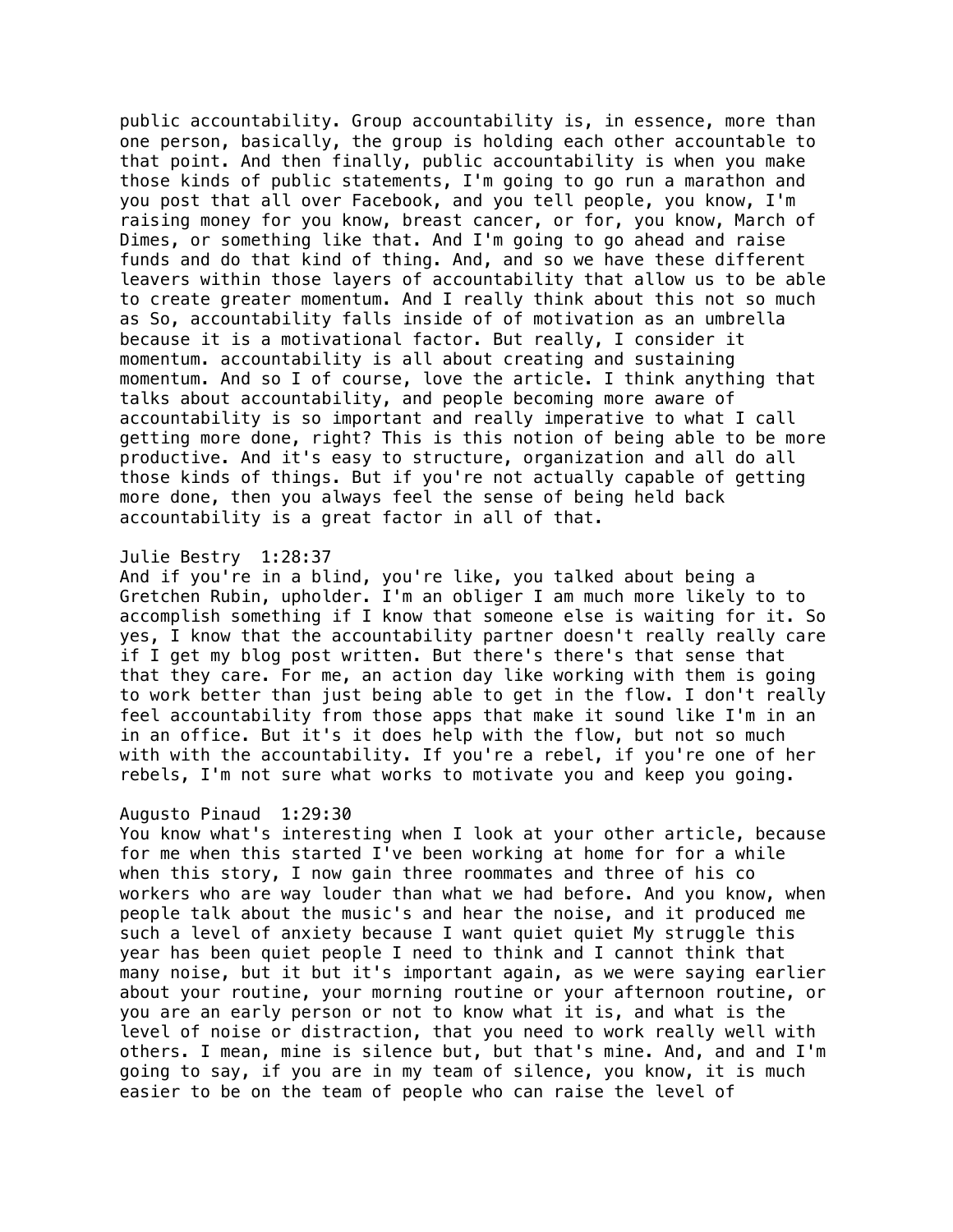different noises and find concentration that way. But I love that I have not seen the Alex truck thing until I read your article. And I actually sent that to a couple of people who are fans of throwback, and they were really, really excited.

## Deb Lee 1:30:57

Yeah, I'm not sure that hearing office sounds would help. But they might because you know when so like I go through I like pin drop silence. I want to know sounds, don't interrupt me, don't talk to me, don't walk by me, I don't want to see in my peripheral vision just go away. That's me. But I also love going to coffee shops, one for coffee, right? And Good Eats. But also there is I hear chatter. There's a hum, it's not too loud. I can't hear what people are saying, but I hear them. And there is a collective vibe I am feeding off of that fuels me and I love that. But it has to be that or silence can't be anything in between. and like Julie, if I have to report into someone, or if I know someone is waiting for, for something from me, I am more likely to get it done. So having just the audio by itself probably wouldn't do it. But knowing that there is another body, another mind who has an high expectation as high as I have for myself. That would definitely motivate me to get going and get stuff done. So an Action Day worked well for me. as Julie knows, I was having trouble writing a blog post. And I actually saw her there. And I think of Julia as an excellent writer. So I channeled my inner Julie and and put some words on or I guess put some words on my laptop. I don't think I was as you know, proficient as she is. But it was motivating and knowing that I would have to report back to this group. I mean, first of all, I'm hosting the group, right. And if I were to report back to your group that I'm hoping that I got nothing done and I didn't do my blog post, I don't know how good I would feel about that. So so there is something to be said for accountability and how motivating it can be and how much it can get the momentum moving in the direction that you want it to go. And

## Julie Bestry 1:33:02

I think it's interesting that we all work from home, I mean, Ray was out on the road, but then for last year, but for people who liked going to work, a yo I like it quiet or I like white noise you know, I let I love working while while the washer dryer is on or the air conditioning is on. When I tested out all of those apps, I learned that I had to completely turn off that I think was the one I missed my colleagues, I turned off the barking dog completely. But the sound of typing in the background. It was it was that very steady, relaxing, sort of typing the coffee house one, I had to get rid of like the noise of the clinking the clinking cups, but that low hum of the people in the room. I think if you miss your office, if you miss working around other people, you know Augusto, you have three new co workers and two of them are are not adults. And that makes that makes a difference for for those people who went from having that busy home of every day to maybe a silent home. I think apps like these can help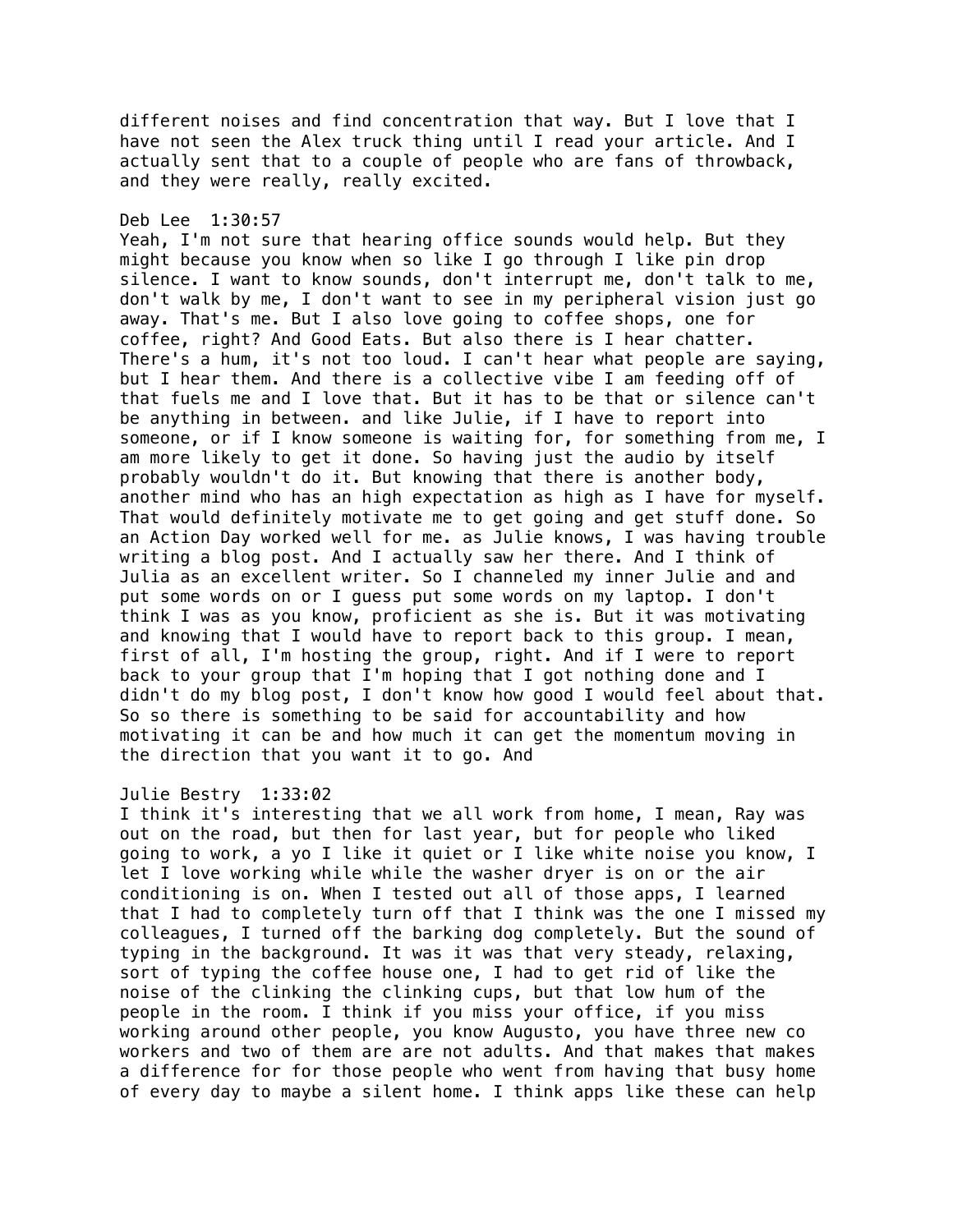replicate what helped them be productive when they were being productive at work. And again, this all comes to everything we've been saying all day that productivity is specific to the individual and to the individual circumstance. If I am filing, I want more noise than if I'm trying to write.

Raymond Sidney-Smith 1:34:48 Absolutely. All right. So for time purposes of gousto we're going to have one more story selected from our list of winners here

Augusto Pinaud 1:34:56 before you go there. You know I need to say this you know We don't know if in whenever pandemic ends and we can go back to normal life food, you know, I, we may see this application, but you will be able to pick the kids and the voice of the kids so they call that that that dad or mum mum mum.

Raymond Sidney-Smith 1:35:17 As long as it's not my dog barking I don't I'm okay. I am. I am done with that. I am really done with that. I love him. I really do love the dog. But I yeah, I can I could deal without it. Alright, one more story is that what is our final story this week before we go into our new tools of the week?

I thought you I thought you had said that you had a final story. So I'm going to go ahead and

Augusto Pinaud 1:35:48 pick that final story. Sure. Let's

Raymond Sidney-Smith 1:35:50 go with Mel Robbins, productivity hacks to jumpstart your dreams. Did anyone have any thoughts about Mel Robbins article here about the the idea of changing process so that you can be more productive and start making some goal oriented decisions or going gorila goal oriented movement in your world?

Everybody's going to find the article.

Julie Bestry 1:36:23 I had notes on everything. And did you change the order because I am missing metals.

Raymond Sidney-Smith 1:36:32 I in the order I just skipped I just skipped a couple items. Or Yeah, like five items. So if you go down five,

Julie Bestry 1:36:40 I'll have to open it to see what it was because I'm not seeing my notes on that.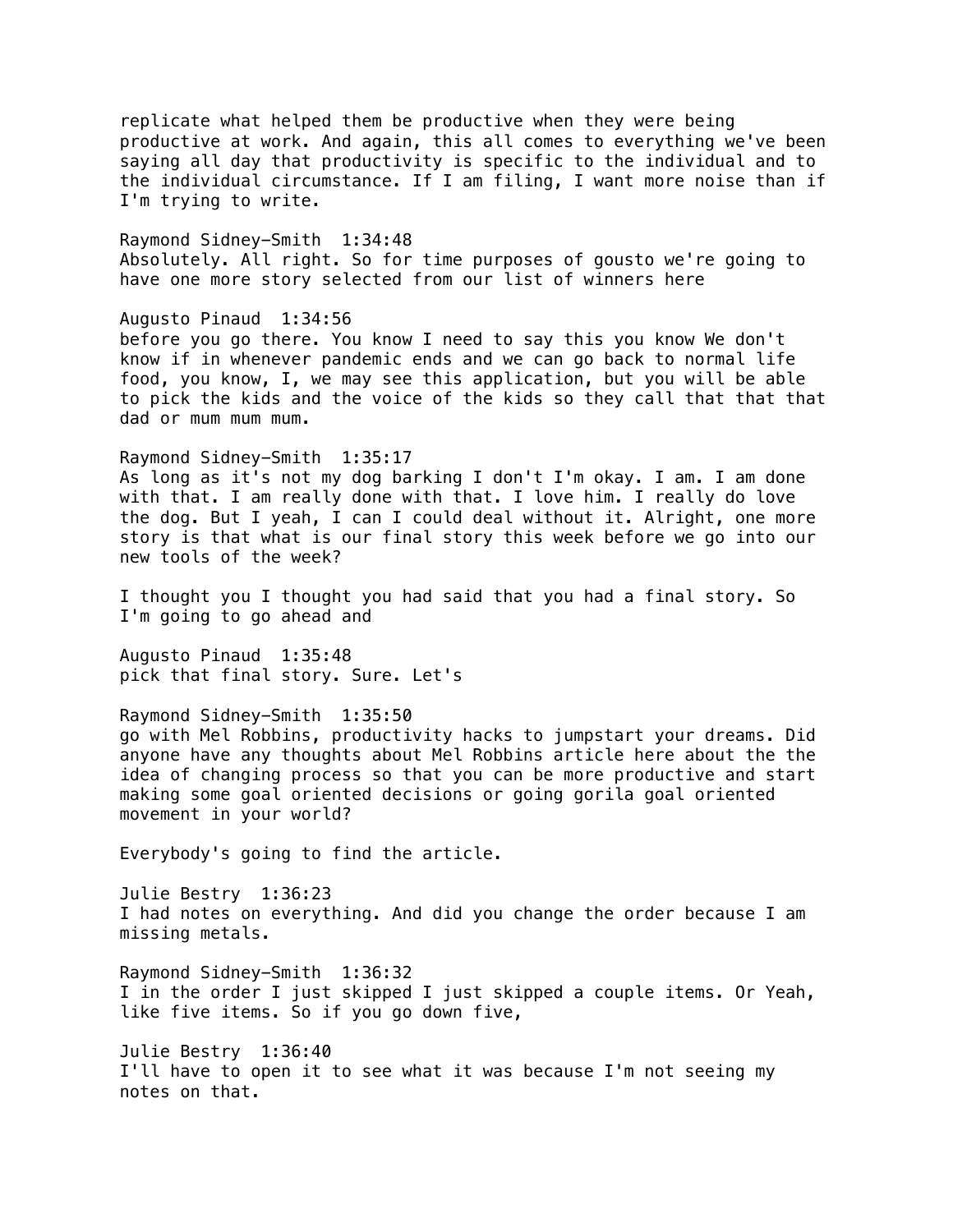#### Raymond Sidney-Smith 1:36:45

So So Mel Robbins is very famous for the five second rule, which is that if you have an impulse to do something, and if you decide to do or do that thing, in five seconds or less, you're likely to do that thing. And so there's pretty good research on the idea that the faster you make the trigger internal and start making action, the more likely you are to do something. And she talks in the article about different ways in which you can create environmental triggers. And while I tend to be not so bullish on the idea of habits, she uses the the notion of using environmental triggers and visualization for being able to move forward on these things. And I can, I can get around that. And she talks about a couple of other acts that she uses any that stand out for you. In that sense.

#### Julie Bestry 1:37:37

As an organizer, I thought what was interesting is the idea of having vision boards or even tattoos, visual things as triggers. Because so often I find that people become clutter blind, and don't notice the things that they have put up as reminders. And I'll admit that if I put something up visually I am. I am a verbal person, but not a visual person. And if it's not on a screen, I tend not to notice it if I'm in my own space. So I like what she had to say. She was talking about David Goggins mental cookie jar. And the idea that you sort of have this mental collection of all the places in your mind, where all of the anecdotes all of the stories are. And then she says, whenever you're facing a challenge in your life, you can go back to your cookie jar, and pick a relevant lesson. And I think I think that works for me the idea, because I know I will be in a situation and a quote from the West Wing will pop up, and I will find a way to make that relevant to my life. Or I've always said, if something bad happens to you, and you make it through the other side, then it becomes a cocktail party anecdote. And then it's a good thing. So anything bad that you survive, becomes a story you can tell. And that story becomes useful to yourself and to others. So I like that cookie jar metaphor, it seemed more workable for my odd little brain, as opposed to the bracelets, and I'm never getting a tattoo.

### Deb Lee 1:39:18

Yeah, I know tattoo here. Not a fan of pain. And you know, I enjoy seeing them, but not on me. visualization, I think is amazing. And I use it fairly often. Especially when I have to do something that I think is hard. It may not be hard at all, but I think it is. And so I walk myself into the future. And I picture myself doing that thing, like a rock star, whatever that may be. And sometimes it's being on camera, like no, sometimes it's a big project or a proposal that I need to prepare and I think, Oh gosh, they're not gonna like this, you know, or they're gonna say no or whatever. Until I visualize myself just knocking it out of the park, and the feel. And then I sit with those feelings, I let that those feelings of just amazing success. It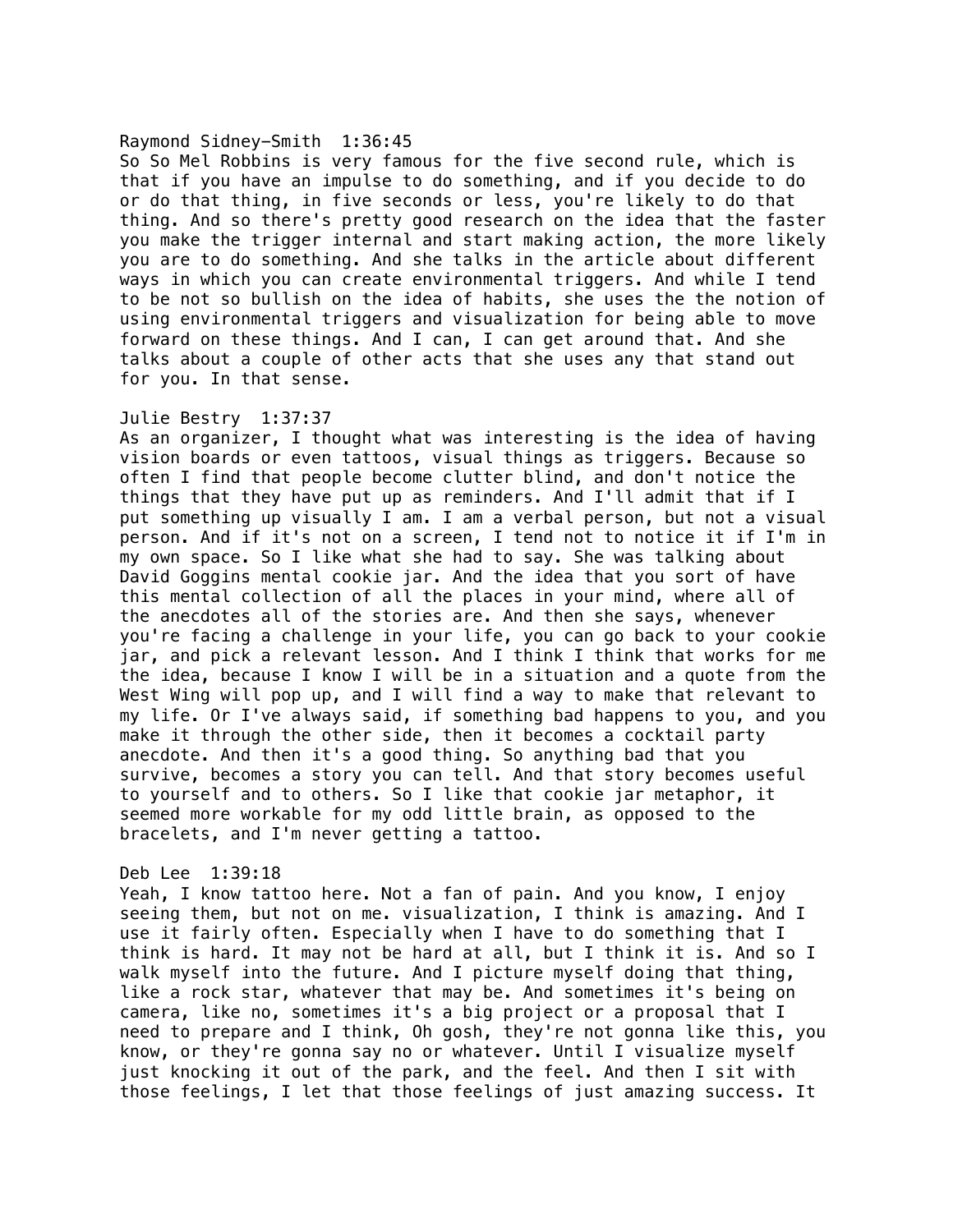hasn't happened yet. But I, I know what that's going to feel like to me if I get what I want to get done. And I sit with those for a while. And then I walk myself walk back in time to present day and I say, okay, what's my first step, I'm just going to do that one thing, because the next one is going to lead me all the way to that great feeling. And it's the feeling. Now James clear, likes to talk about emotions, and how the feelings of pleasure will motivate you to not only do something, but to keep doing that something, right. And so that feeling of amazement of just knocking it out of the park and feeling like a rock star is what gets me to keep going. So I would absolutely, I can definitely get behind visualization. Absolutely. 100%

# Augusto Pinaud 1:40:59

interesting for me was the IF THEN planning, I have a vast collection of poor habits that I've been finding most of my life. And I have used that if then, so much, you know, I tell a lot. The pizza example, you know, I have pizza is my comfort food, give me a stress and I want pizza. And every time my brain says pizza, I need to stop and really, you know, have a negotiation, there was a ball? And is this pizza because we're stressed, then let's do something else. Or it is pizza just because I really like pizza. But like that, there are so many things in my particular life that that I do this if then and I have learned to mark two as flags that, hey, if this thing we need to stop and analyze what it is we cannot act out of them. Because otherwise, I will go to the poor choice every time. So that if then it's really, really, really useful and learn. What are those triggers and what they mean? And how can you find a solution to fight them? You know, is the P if I did I win every time over pizza? No, but I win now every day I win more. And that's what it is. But an important to remember those things.

## Raymond Sidney-Smith 1:42:29

Yeah. So if anybody wants to learn more about the FN perspective, look up implementation intentions by Dr. Peter Gollwitzer, and Gail, Oregon, Dr. gonnigan. And go with her, have studied this quite extensively and have written on the concept of implementation intentions. And they are very powerful. All right, that brings us to the end of the stories, because there are more of them, what we will do is we will place those all into the show notes, so everybody can see all of the great work that is being put out there by all of these female productivity organization and technology experts, including our two here on the panel. But for time purposes, let's move into our new tools of the week. And so every week, Augusto and I scour the web for all kinds of stories we did for this week also, and we're gonna pump them all to next week. So you're gonna get a whole bunch of stories. And the extra is both this week and next week, because we did cover a lot of stuff this week that we could not talk about in the show. And so those will be in there. But we come across a lot of tools. And we'd like to share those tools with you. And so in new tools of the week,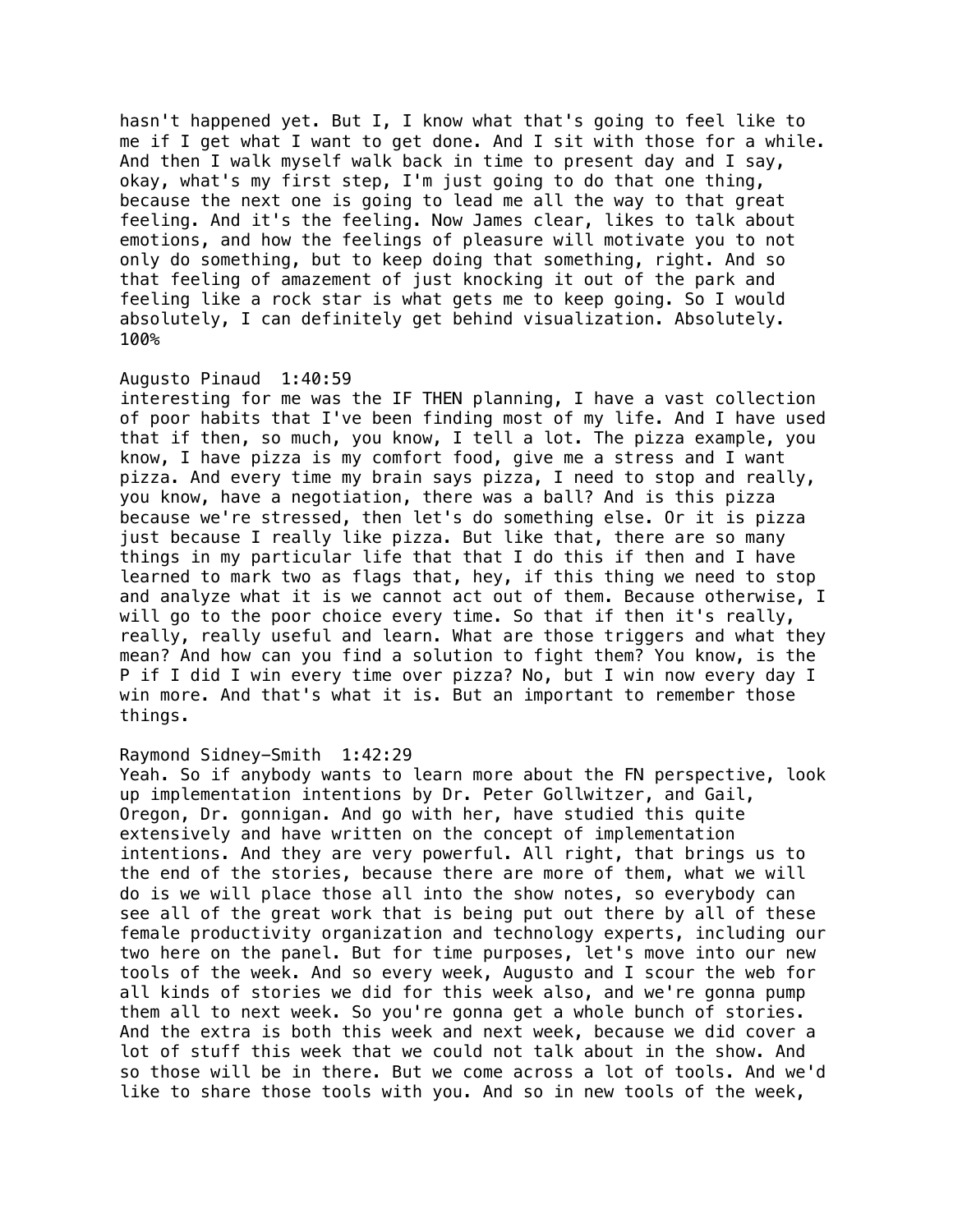we invite our panelists also to share tools that they enjoy using or know about and want to share with folks. So this week, I thought, because of a little bit of news coming out of Google with the Chromebooks, I am going to be talking about a tool that is actually kicked into the Google Store. And this is the Chromebook tool that allows you to be able to choose which Chromebook would be best for you. And so the way in which you do this is you just go to google.com, forward slash Chromebook. And then if you click on the Find yours, you will then be taken to the shop. And what it does is it helps you go ahead and decide which Chromebook would be best for you. And of course, Google Chromebooks run using the Google Chrome OS, the operating system, Chrome OS, and so you could just go ahead and select the various pieces here that you're looking for. And it will go ahead and help you choose the right Chromebook for you. So you can say okay, well, I'm looking for a premium Chromebook. And I want these particular features. I want to have a convertible screen, I want to be able to have a fairly large screen size. And lo and behold, it then gives you a filtered list of the various Chromebooks that are out there. It's a very handy tool. It's looking at the entire ecosystem of Chromebooks that are out there. And lo and behold, if you want a large screen and these are the various options that are out there, this is pretty close to what I would I would recommend to most people, I think we should put this spin 514 a little bit higher on the list. But, but it gives it gives you a pretty good, you know, reduction in terms of filtering out what are all the options for Chromebooks and giving you a subset that will really work for you. And Chromebooks are becoming more and more powerful each month, with each iteration of new models coming out on the market, there are a lot of them. And now you're capable of kind of just filtering it down to the ones that are useful to you. Alright, with that, Augusto, what is your new tool this week,

# Augusto Pinaud 1:45:34

my new tool that week is an application called sorted and sorted, basically do a couple of things. One allows you to have your task for the day and allows you to what they call hyper scheduled those. But more interestingly, and that is really interesting and useful. But also it turn every item on your calendar as a task. So every at the end of the meeting, you can cross the meeting as done, and it will disappear from the list. So not only you can schedule your task, mark them down and see empty at some point, the same thing happened to your calendar events. And it is something really, really interesting way interesting approach. But I haven't seen before that looks into Yeah, all those appointments, or the end of the day is a task that I need to do. But I can mark it done. I already have the meaning out of my view that the calendar will always keep it there. So it gives you as the day progressed, a shorter list that are they give you at least that feeling or give me that feeling that I'm winning this game instead of losing sometimes happen.

Raymond Sidney-Smith 1:46:52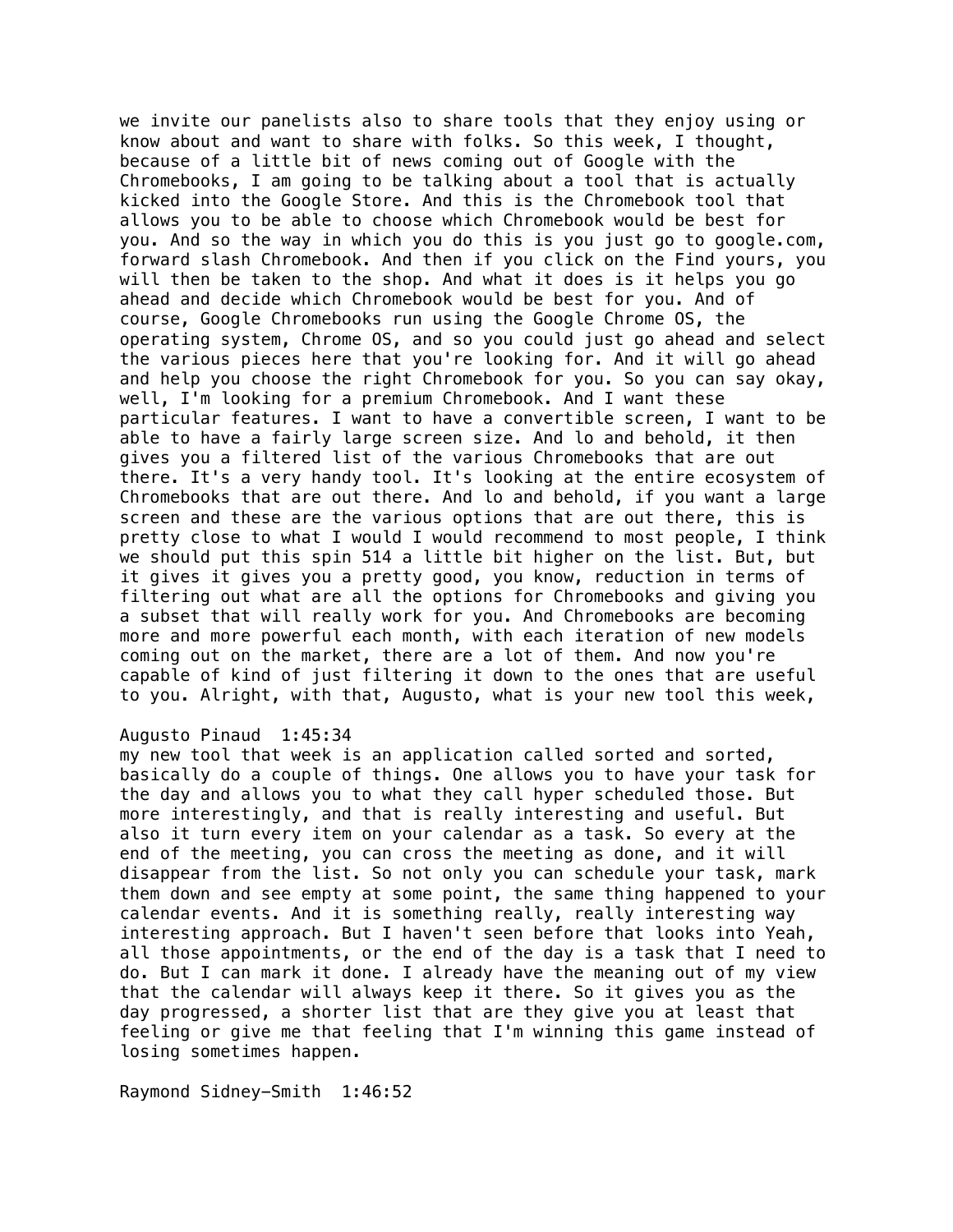Fantastic. All right. Next up is Julie, Julie, what is your new tool this week?

Julie Bestry 1:46:57

Okay, my new tool is an old tool that keeps being a new tool for me, I have been a Mac girl since 1985. And every time I get a new Mac. The fonts aren't right, the crazy animations that are going across the skirt the screen bother me and there's so many things that I had I found that you can't adjust in preferences. And I was delighted A while back to find that this tool by free were created by this this German guy who has given us access to additional preferences that that Apple settings that Apple has built into the OS, but they're hidden you can't get to them unless you use terminal and I am not the type of person who's going to open up terminal and try and figure out the right command and risk obliterating my old computer. So you can adjust things like the default font for each icon on your desktop, you can adjust things for how the dark menu bar and the dark background at dock work. And the neat thing is that it is designed to be backwards compatible. It's not an app, it's actual separate software for each iOS iteration. So you could still be using Puma or El Capitan, or or High Sierra or all the way to Big Sur, and there's a version that will work for you so and it's completely reversible. So if you do something that you don't like, it is literally as easy as clicking a box to get things where you want to go. And if you just want to reset everything to Apple specs, there's one thing to click. And that's it. And I like things that are both easy and reversible in case you make a boo boo.

# Raymond Sidney-Smith 1:48:59

This is fantastic. It's like the system preferences that should have been wonderful. Thank you, Julie. And Deb, what is your new tool this week.

## Deb Lee 1:49:10

So my new tool really isn't a new tool per se, but I have been using it quite a bit it's base camp. So it is amazing for teams. It can have a help a team leader see what the team is working on. There is a section called what's on your plate or what's on my plate. So instead of calling or texting, you can actually just go to that person's plate and see what they're working on. So there's I don't see it as micromanaging. I just see it as sort of checking in and seeing how things are going so you can figure out what your next steps might be. I also love the list feature. And every time you put a check on something that you've done, so it's a to do list. Every time you check it off. It sort of drops it down off of your main view down below and it shows as completed or done and I I am the sort of person that if I were writing a to do list on paper, I would write it and then cross it off or put a checkmark. And so that really works well with my brain. So I love that a lot. So really perfect for teams. And also, if you're using it on your own, you can see what's outstanding for yourself. So you can look at your, your stuff, there's a section called my stuff.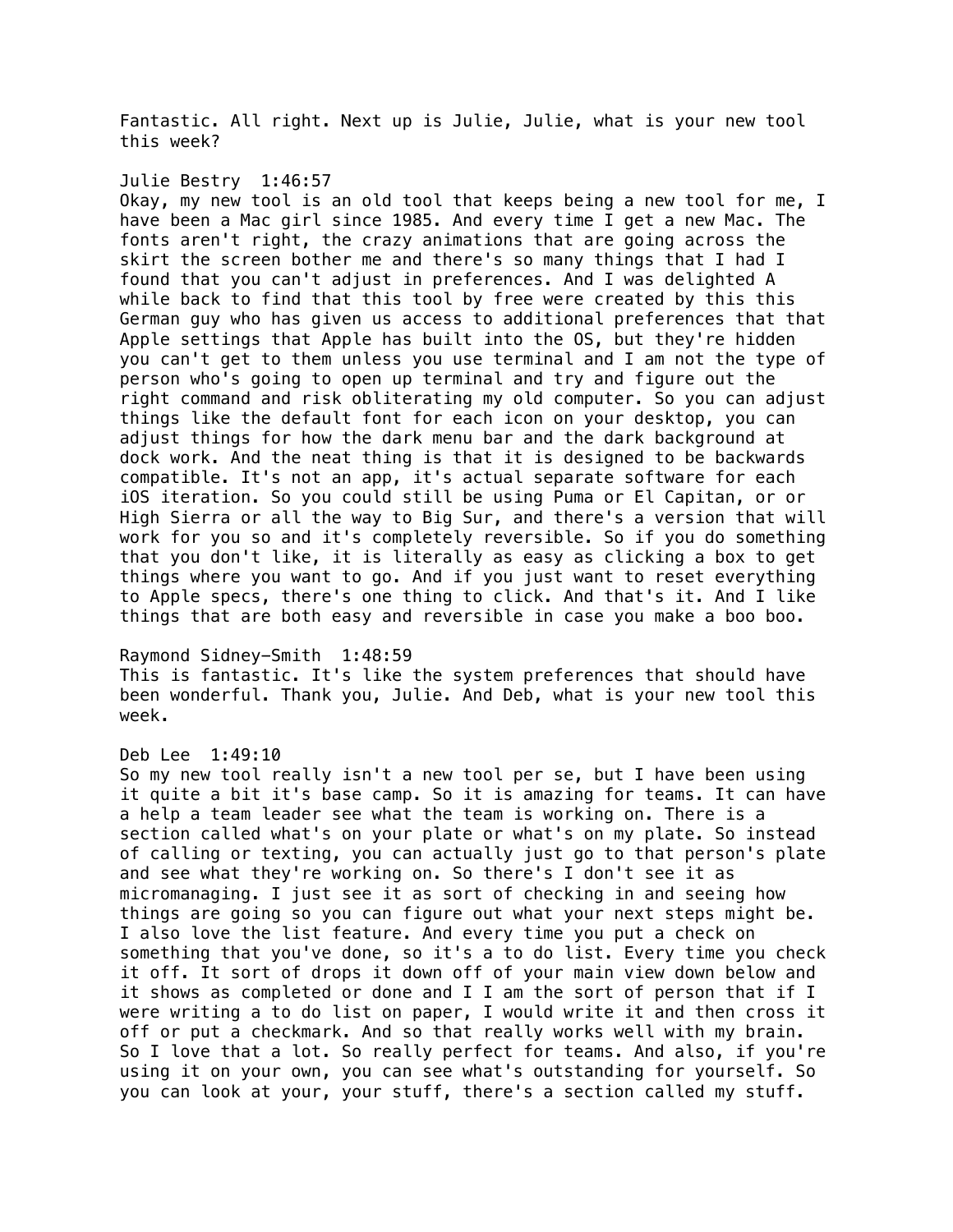Once you're in there, you see all of your meetings, you see all of the things that have due dates, you see things that you've worked on you, you can communicate with others, and you can tag you can use emojis, which I love using, of course. So I'm really loving, loving Basecamp these days, a lot.

## Raymond Sidney-Smith 1:50:37

Fantastic. Wonderful, wonderful, wonderful. So I know the of the folks at base camp. And so thank you everybody for those of the week. And of course, that brings us to our highlight of the show, which is our nominee, or nominees being selected for our top 10 female productivity organization and technology experts of 2021. let's let's let's just plan on doing it again next year, why not? So what we did last week was we had people nominate, and we had roughly about 2425 entries into it. And we're just cutting it off at 10. But really, the reality is, is in the episode, you'll see us list everybody, and links to everyone. So by all means, check out all of the people here on this list. They are all doing wonderful things in the world of productivity, organization and technology. And so with that, I'm going to just rank order from 10 to one in terms of the winners and I'm gonna place them on screen just so we can, we can see them together. So those of you who are watching along it's not going to be as suspenseful as those of you who are listening. But let's go from the bottom up. So in 10th place, the winner of the 10th play slot is Laura Vander kam. She came in attempt and that was in, I guess, too tense to play spots. But you know, Barbara Hemphill came in for that. That spot as well 77.29% for Barbara Hemphill and for Laura Vander cam and so Barbara Hemphill I'm going to consider her nice place. I don't know ninth and 10th I don't know how you do that in the in the ranking order, but they're the in the two spots there for ninth and 10th. Just above them is Judith Kohlberg. And actually, Julie, I believe you were the one who nominated Judith Kohlberg originally, and she got quite a number of votes and is in the eighth spot. Next up is Mel Robbins, she put in 10%. We have a lot of of like exactly numbers of people who like they got the same percentages. But either way, Mel Robbins and then Julie Morgenstern rank as eight. Sorry, 10 9876. Is that right? Yeah. So six and seven, there. And so Julie Morgenstern and Mel Robbins fall into that. And then right above them are our two panelists tonight, congratulations. But doubly and desarae rank as our fourth and fifth place winners today. And then above them is Stacy Harmon, another fellow fellow Evernote certified consultant, and also my fellow Evernote regional leader for North America. And so congratulations to Stacey, hope you're out there. Hearing this. And then Penny zenker comes in second place, and drum roll first place. Like someone I didn't actually know existed until like two weeks ago. Are we we can half ago is Grace Marshall. Grace marsel comes in at 36.2% as our top female productivity organization and technology expert of 2021. And so congratulations.

Julie Bestry 1:53:53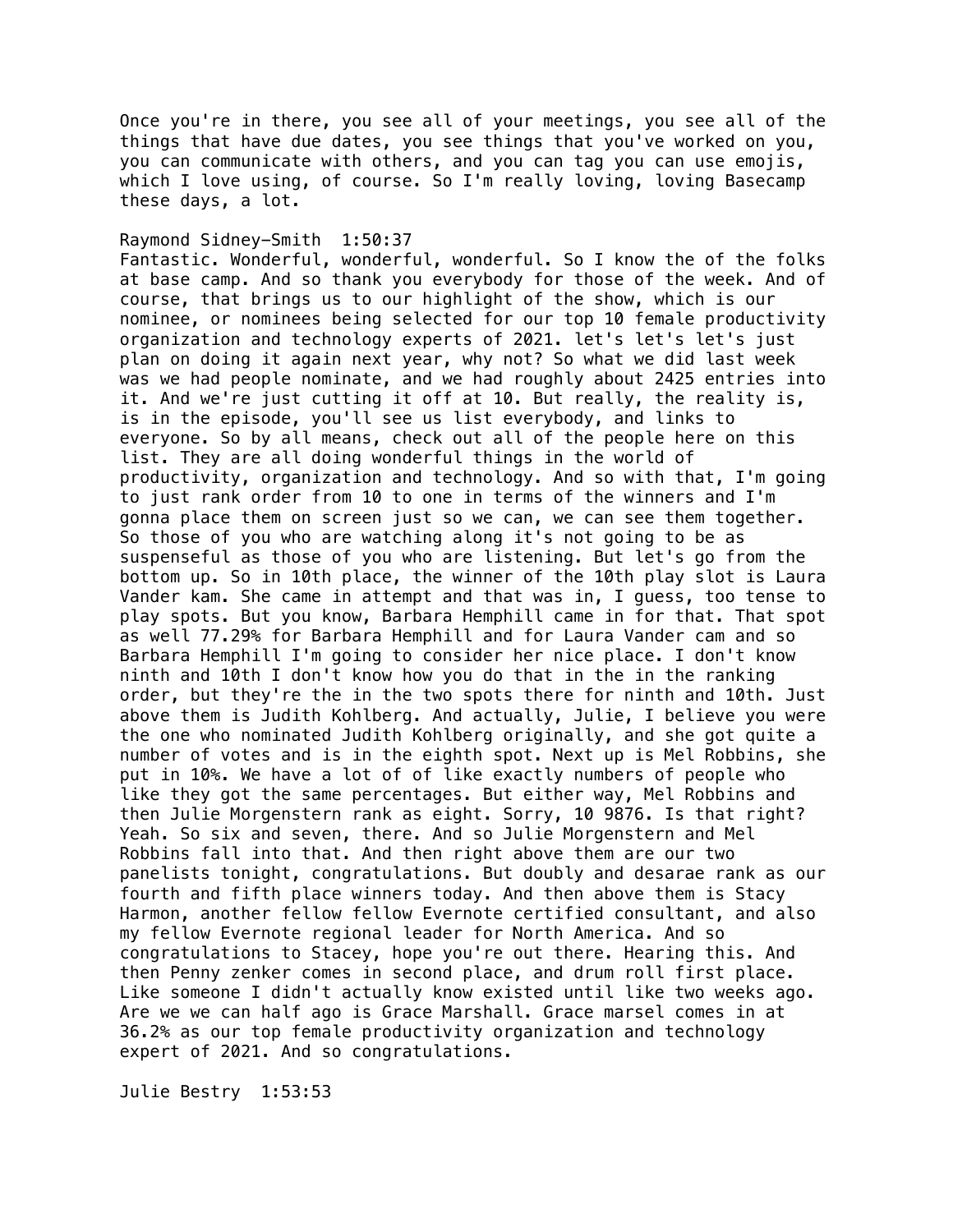I'm tickled to death. And I tied I think, I think that's perfect. I'm sure dev would agree it's an honor to be nominated. Indeed, indeed it is. And we didn't have to put on Spanx to walk the red carpet that's really happy about that.

### Raymond Sidney-Smith 1:54:12

You know, our goal, our goal here was really just to elevate the voices of people doing really wonderful things out there in the world. And I know that so many times, people are not getting the kind of billing and it doesn't matter what gender you know, most of the people doing the real hard work, the good work of working one to one with people and in small group environments, all over the world. They're not getting the attention they need. And I know that it's even that much more difficult in the female world, right? When we, when we talk about the top tier in productivity, for example, it tends to be male oriented world and so the idea of just giving a greater voice and a platform for them in even our small way, you know, that leads to an I can do. I'm just very excited to be able to do that and it Is my mission to just continue elevating the voices of people who are doing great work and not being heard as best as and as much as they should be. And so I'm just glad that some folks who are not New York Times bestselling authors and not, you know, big ticket people ended up on the list, especially the two of you who are really out there doing wonderful work, and I appreciate the work you're doing with people helping them be more organized and be more productive. Really, the work you're doing is so wonderful and useful to people. So thank you for doing the work that you do.

Deb Lee 1:55:31 Well, thank you.

Unknown Speaker 1:55:32 Thank you.

Augusto Pinaud 1:55:34 Thank you. Thank you very much. I need to I agree with that. And the only thing I will disagree is that is your mission instead of our mission. But in everything else, I agree with you.

#### Raymond Sidney-Smith 1:55:45

Yes. Well, it's our mission on this show. It is my mission in life. So I, I take I take rank choice, top billing there for that very reason. But I'm just really tickled pink that we were able to do this. And I appreciate everybody who voted everybody who nominated people in and for this, I just enjoy the engagement in the community. And I know that I speak on His behalf as well, and just thanking everyone for everybody's engagement there. So with that, we have reached the top of our show our time together is short. And I just wanted to give everybody an opportunity to get to know Julie and Deb a little more. Now, one of our top 10 female productivity organization and technology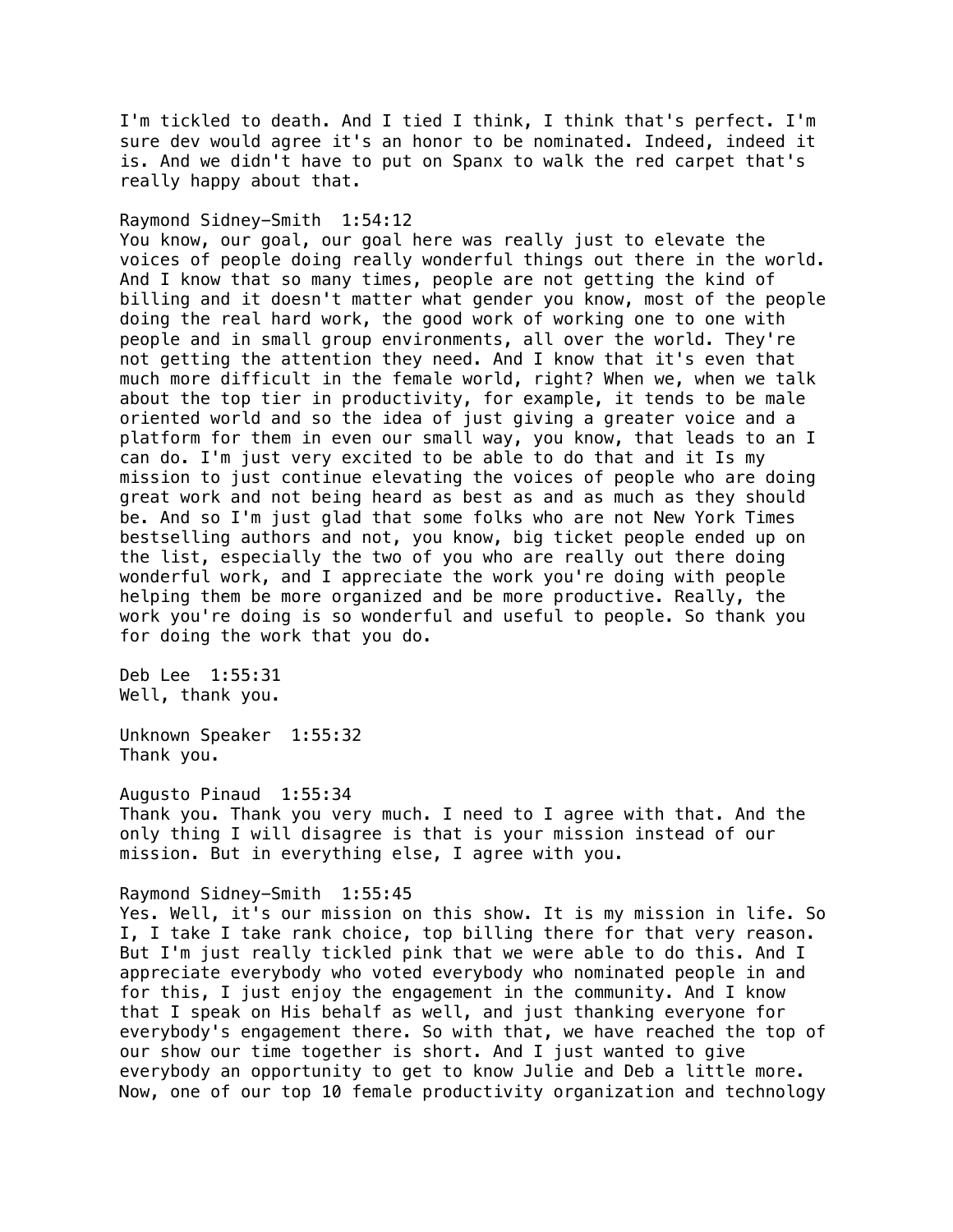experts losing out, Julie, how can people keep up to date with you and the work that you're doing? Where should they check you out? Julie Bestry 1:56:41 Just follow my name, Julie bestiary.com. That's the easiest way and from there, you can get to the blog, and read and see everything, including me talking about how much I love the three of you. Raymond Sidney-Smith 1:56:55 With that, thank you very much really for joining us both last week, and this week and all of your help in getting ready for this top female productivity organization technology experts of 2021 Unknown Speaker 1:57:06 Thank you for having me. Raymond Sidney-Smith 1:57:08 Okay, wonderful. And, Deb, how can folks keep up to date with the work you were doing and find you out there in the in the world? Deb Lee 1:57:17 Well, I can be found at D Allison li.com. And everywhere on social at D Allison lane D Alison leads actually my name Those are my initials. So it would be for Debbie and Alison Lee middle name last name Lee. So yeah, de la familia calm. Raymond Sidney-Smith 1:57:34 Thank you so much. This is this was your first time on the show. I hope it's not your last time on the show. Take care. Thanks so much. Augusto Pinaud 1:57:44 Thanks. Raymond Sidney-Smith 1:57:46 Already gousto. And then there were two. Augusto Pinaud 1:57:49 Then there were two famous Agatha Christie. Raymond Sidney-Smith 1:57:53 Alright, thank you so much, as always, for helping us get ready for Anything But Idle each week. Augusto Pinaud 1:57:59 My pleasure. Raymond Sidney-Smith 1:58:00 All right. With that everyone, we have lots of stuff that is kicked into the show notes, we had a lot to cover, and we couldn't cover everything in the show. So like always, if there's something that we